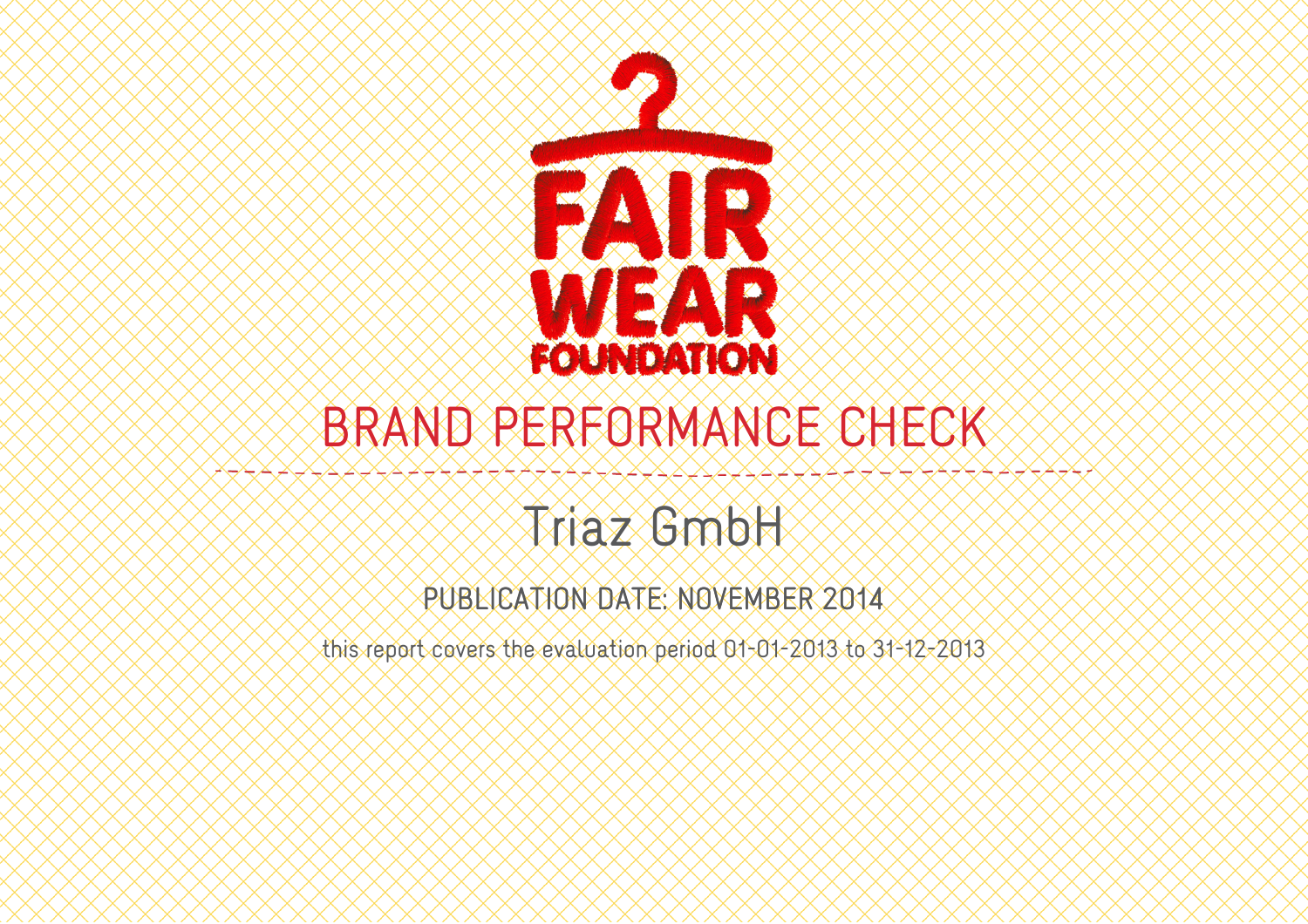#### ABOUT THE BRAND PERFORMANCE CHECK

Fair Wear Foundation believes that improving conditions for apparel factory workers requires change at multiple levels. Traditional efforts to improve conditions focus primarily on the factory. FWF, however, believes that the management decisions of the clothing brands have an enormous influence for good or ill on factory conditions.

FWF's Brand Performance Check is a tool to evaluate and report on the activities of FWF's affiliate members. The Checks examine how affiliate management sustems support FWF's Code of Labour Practices.

In most apparel supply chains, clothing brands do not own factories, and most factories work for many different brands. This means that in most cases FWF affiliates have influence, but not direct control, over working conditions. As a result, the Brand Performance Checks focus primarily on verifying the efforts of affiliates. Outcomes at the factory level are assessed via audits and complaint reports, however the complexity of the supply chains means that even the best efforts of FWF affiliates cannot guarantee results.

Even if outcomes at the factory level cannot be guaranteed, the importance of good management practices by affiliates cannot be understated. Even one concerned customer at a factory can have significant positive impacts on a range of issues like health and safety conditions or freedom of association. And if one customer at a factory can demonstrate that improvements are possible, other customers no longer have an excuse not to act. The development and sharing of these types of best practices has long been a core part of FWF's work.

Improvement of supply chains is a step-by-step process, through which affiliates must address many different issues. FWF affiliates vary greatly in management structures, and have different strengths. The Performance Benchmarking system is designed to reflect these differences, and the many different ways that a company can support better working conditions.

During the Brand Performance Check, FWF staff speak to various employees at the affiliate who have important roles to play in the management of supply chains. FWF verifies the actions of affiliates based on several sources including documentation of activities, financial records, the affiliate's supplier register and staff interviews. Following the Brand Performance Check, FWF summarizes findings in this report, which is made public via www.fairwear.org. The Brand Performance Check Guide provides more information about the indicators and is available for download.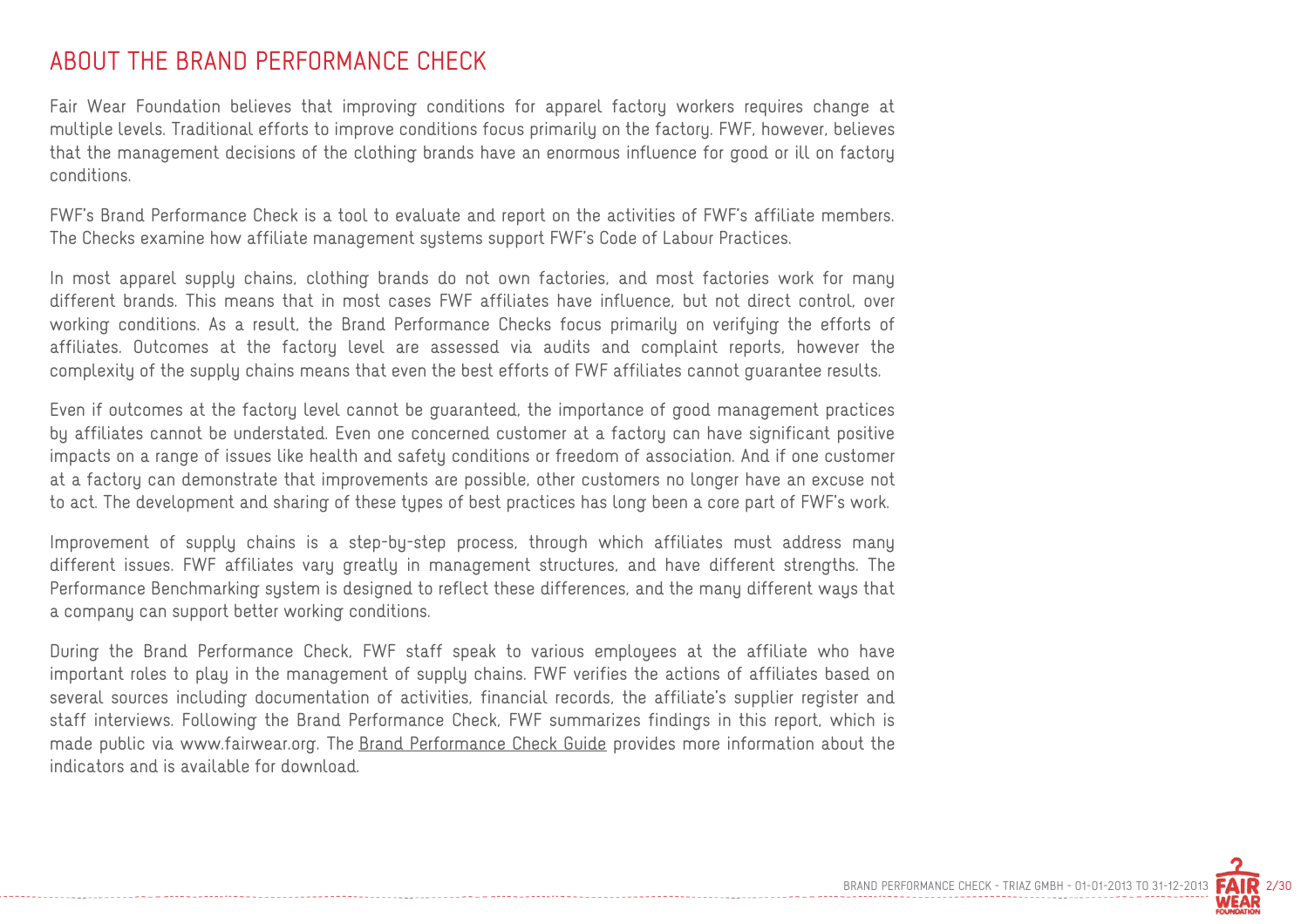# BRAND PERFORMANCE CHECK OVERVIEW

#### Triaz GmbH

#### Evaluation Period: 01-01-2013 to 31-12-2013

-------------------------------

| AFFILIATE INFORMATION                                                   |                                                                         |
|-------------------------------------------------------------------------|-------------------------------------------------------------------------|
| Headquarters:                                                           | Freiburg im Breisgau, Germany                                           |
| Member since:                                                           | 01-09-2011                                                              |
| Product types:                                                          | Fashion                                                                 |
| Production in countries where FWF is active:                            | Bulgaria, China, India, Romania, Tunisia, Turkey, Ukraine               |
| Production in other countries:                                          | Bosnia and Herzegovina, Croatia, Czech Republic, Germany, Latvia, Spain |
| <b>BASIC REQUIREMENTS</b>                                               |                                                                         |
| Workplan for this evaluation period was submitted?                      | Yes                                                                     |
| Actual supplier register for this evaluation period has been submitted? | Yes                                                                     |
| Membership fee has been paid?                                           | Yes                                                                     |
| All suppliers have been notified of FWF membership?                     | Yes                                                                     |
| <b>SCORING OVERVIEW</b>                                                 |                                                                         |
| % of own production under monitoring                                    | 91%                                                                     |
| Benchmarking score                                                      | 72                                                                      |
| Category                                                                | Good                                                                    |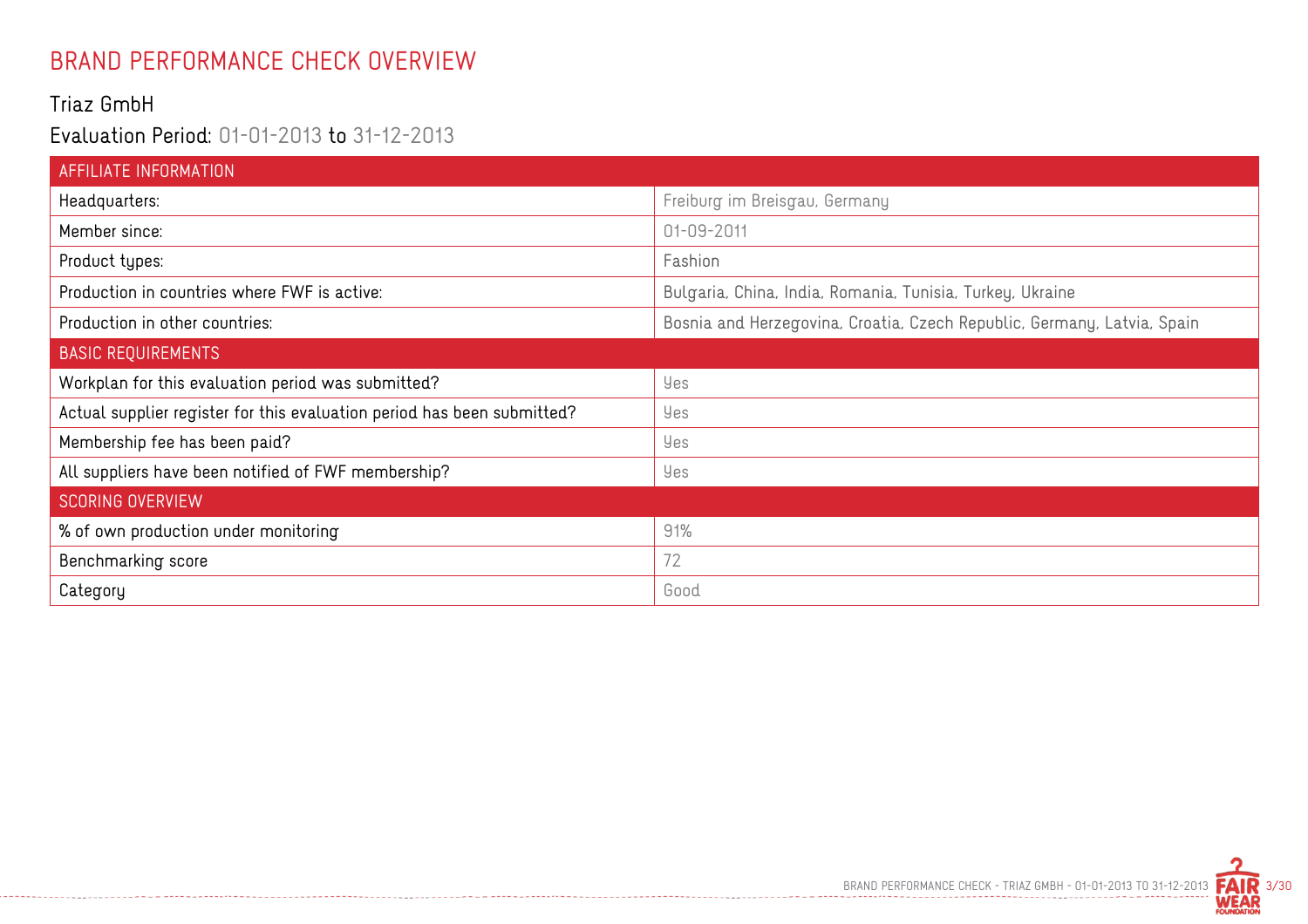#### Summary:

Triaz meets most of FWF's management system requirements and goes beyond some of them. With over 90% of their supplier base under monitoring, Triaz has exceeded the required level of monitoring for the second year of membership.

In 2013, Triaz began to implement several internal systems which support implementation of FWF membership requirements across the whole company. Triaz includes social compliance as an element in its evaluation of suppliers. At the moment Triaz is developing a supplier rating system, in which social standards is one of the rating criteria. Besides its own suppliers, Triaz is also actively promoting FWF requirements with external suppliers. Worker complaints received in 2013 were handled quickly and appropriately by Triaz. Triaz works to raise awareness of social standards among their customers.

Audit reports indicated that workers in the audited factories were not aware of the FWF Code of Labour Practices. Triaz is therefore recommended to promote Workplace Education Programme training among its suppliers in the coming year. In relation to overtime, it is advised to identify strategies to minimise the risk of sourcing practices leading to excessive overtime and evaluate the impact of Triaz's new way of planning on reducing excessive overtime at suppliers of basic wear.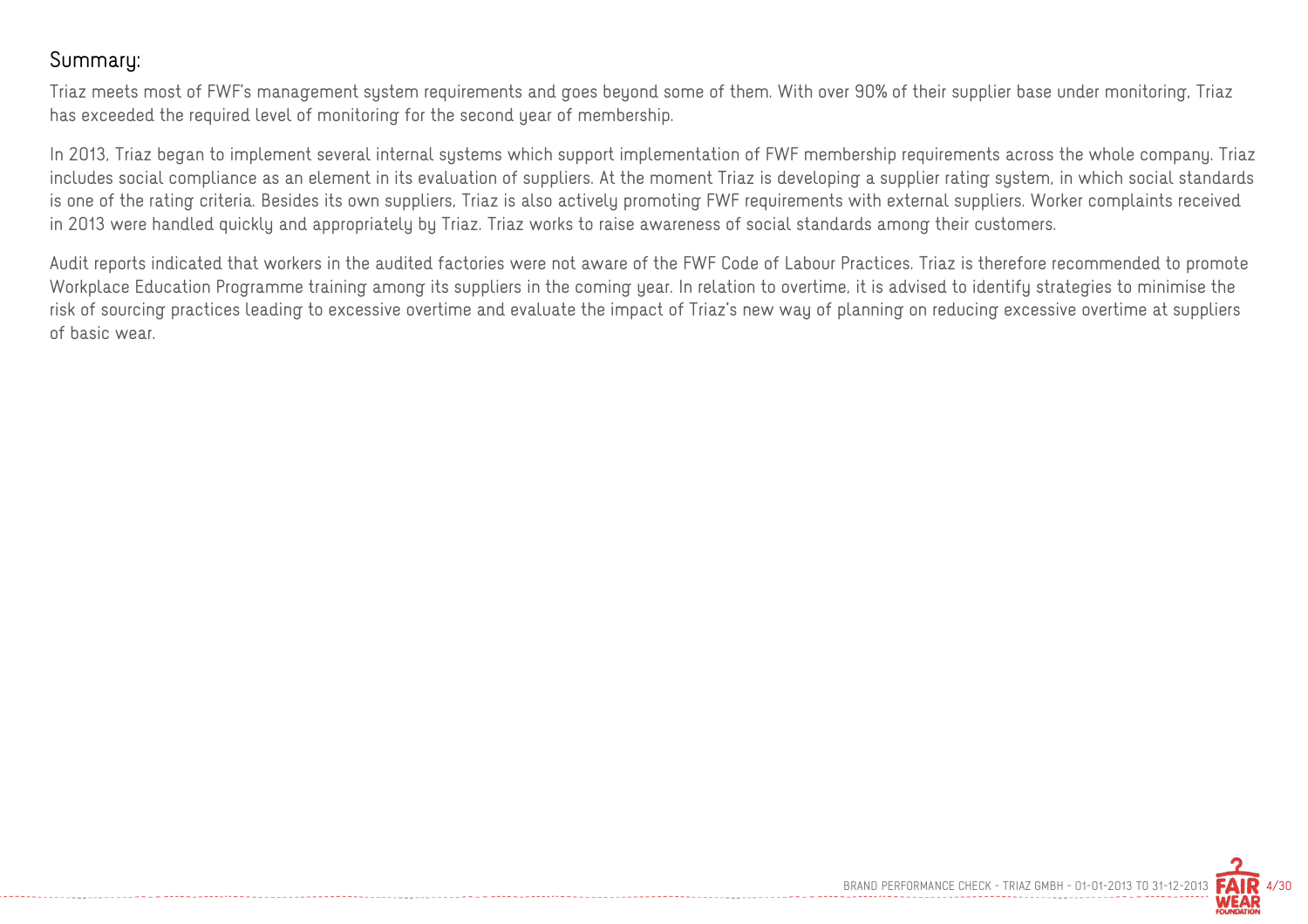#### PERFORMANCE CATEGORY OVERVIEW

Leader: This category is for affiliates who are doing exceptionally well, and are operating at an advanced level.

Good: It is FWF's belief that affiliates who are making a serious effort to implement the Code of Labour Practices—the vast majority of FWF affiliates—are 'doing good' and deserve to be recognized as such. They are also doing more than the average clothing company, and have allowed their internal processes to be examined and publicly reported on by an independent NGO. The majority of affiliates will receive a 'Good' rating.

Needs Improvement: Affiliates are most likely to find themselves in this category when major unexpected problems have arisen, or if they are unable or unwilling to seriously work towards CoLP implementation. Affiliates may be in this category for one year only after which they should either move up to Good, or will be moved to suspended.

Suspended: Affiliates who either fail to meet one of the Basic Requirements, have had major internal changes which means membership must be put on hold for a maximum of one year, or have been in Needs Improvement for more than one year. Affiliates may remain in this category for one year maximum, after which termination proceedings will come into force.

Categories are calculated based on a combination of benchmarking score and the percentage of own production under monitoring. The specific requirements for each category are outlined in the Brand Performance Check Guide.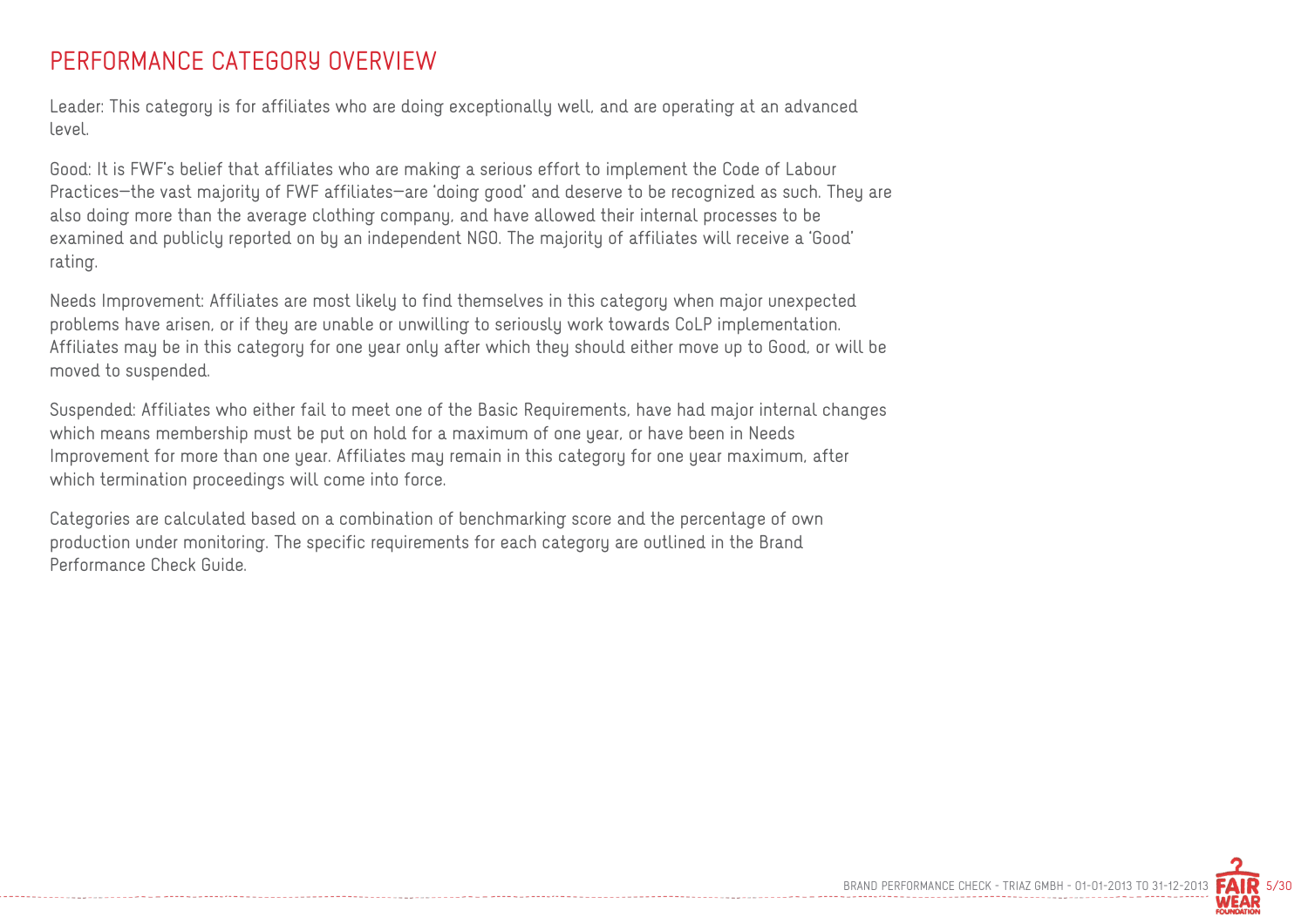## 1. PURCHASING PRACTICES

| <b>PERFORMANCE INDICATORS</b>                                                                                     | <b>RESULT</b> | RELEVANCE OF INDICATOR                                                                                                                                       | <b>DOCUMENTATION</b>                           | SCORE MAX | <b>MIN</b> |
|-------------------------------------------------------------------------------------------------------------------|---------------|--------------------------------------------------------------------------------------------------------------------------------------------------------------|------------------------------------------------|-----------|------------|
| 1.1 Percentage of production volume from<br>suppliers where affiliate buys at least 10% of<br>production capacity | 77%           | Affiliates with less than 10% of a factories'<br>production capacity generally have limited<br>$\parallel$ influence on factory managers to make<br>changes. | Supplier information<br>provided by affiliate. | ⊥         | 0          |

Comment: Triaz has good leverage at most of its production sites.

| 96%<br>1.2 Percentage of production volume from<br>suppliers where a business relationship has<br>existed for at least five years | Stable business relationships support most<br>aspects of the Code of Labour Practices, and<br>$^{\mathrm{+}}$ give factories a reason to invest in improving<br>working conditions. | Supplier information<br>provided by affiliate. |  |  |  |
|-----------------------------------------------------------------------------------------------------------------------------------|-------------------------------------------------------------------------------------------------------------------------------------------------------------------------------------|------------------------------------------------|--|--|--|
|-----------------------------------------------------------------------------------------------------------------------------------|-------------------------------------------------------------------------------------------------------------------------------------------------------------------------------------|------------------------------------------------|--|--|--|

Comment: Triaz has a long-lasting supplier business relationship (more than five years) at most of its production locations.

Comment: Two new suppliers started cooperation with Triaz in 2013. Both suppliers will be used for Triaz's brand Vivanda where the goal is to have more own suppliers and less external suppliers in the future. In general Triaz has a long lasting relationship with its suppliers and does not seek frequently for new suppliers.

| 1.4 Company conducts human rights due<br>diligence at all new suppliers before placing<br>orders. | yes | Due diligence helps to identify, prevent and<br>mitigate potential human rights problems at<br>new suppliers. | Documentation may<br>include pre-audits,<br>existing audits, other<br>types of risk |  | 0 |
|---------------------------------------------------------------------------------------------------|-----|---------------------------------------------------------------------------------------------------------------|-------------------------------------------------------------------------------------|--|---|
|                                                                                                   |     |                                                                                                               | assessments.                                                                        |  |   |

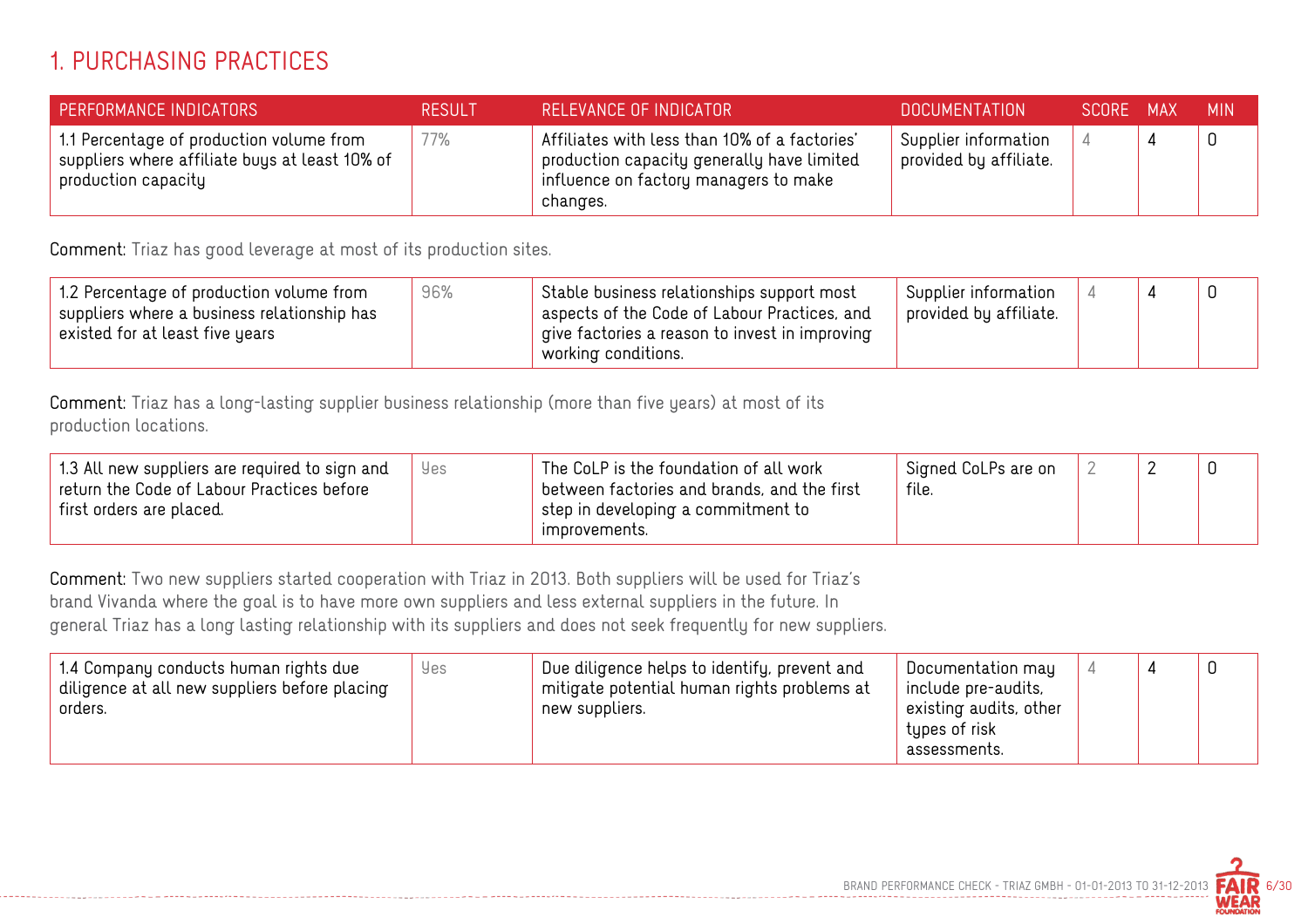Comment: In general production sites of new suppliers are either visited or suppliers come to the main office of Triaz before production starts.

In any case, Triaz shares FWF information in written and requests the supplier to fill in the questionnaire on social standards and to sign the Code of Labour Practice (CoLP) before first orders are placed. There are three sheets a supplier has to sign before production can take place at a new site: purchasing conditions, article pass and FWF requirements (questionnaire).

Additionally, production sites have to answer whether the production is done in-house or subcontracted. In case production is subcontracted the production site has to claim what production processes are concerned, they need to name the subcontractors and also name contact details. The subcontractors also have to agree to the FWF Code of Labour Practice.

The questionnaire also includes information about existing audit reports of social and organic compliance which in case they exist are requested and filed before starting to work with the production site.

| 1.5 Supplier compliance with Code of Labour<br>Yes<br>Practices is evaluated in a systematic manner. | A systemic approach is required to integrate<br>social compliance into normal business<br>processes, and supports good decisionmaking. | Documentation of<br>systemic approach:<br>rating systems,<br>checklists, databases,<br>etc. |  |  |  |  |
|------------------------------------------------------------------------------------------------------|----------------------------------------------------------------------------------------------------------------------------------------|---------------------------------------------------------------------------------------------|--|--|--|--|
|------------------------------------------------------------------------------------------------------|----------------------------------------------------------------------------------------------------------------------------------------|---------------------------------------------------------------------------------------------|--|--|--|--|

Comment: Since end of 2013, Triaz is developing a rating system incl. evaluation of supplier compliance. Each supplier is evaluated in detail on social standards, e.g. transparency disclosing production sites (e.g. agents and external suppliers), whether they are audited/trained and how well they perform with regard to implementation of CAPs. The supplier evaluation is under development in 2014 and will be ready to be used end of 2014. At the moment, a decision is not yet taken on how much weight social standards will have in relation to other topics related to suppliers (like price, style, delivery, etc.). Within the evaluation of social standards, the implementation of CAPs weights the most. Social standards will be criterion for exclusion. In case suppliers are not willing to sign the CoLP or follow up on CAPs, the suppliers are not rated. Suppliers are given a warning and if no steps are taken, business relationship is terminated. This has happened in 2013 with two suppliers.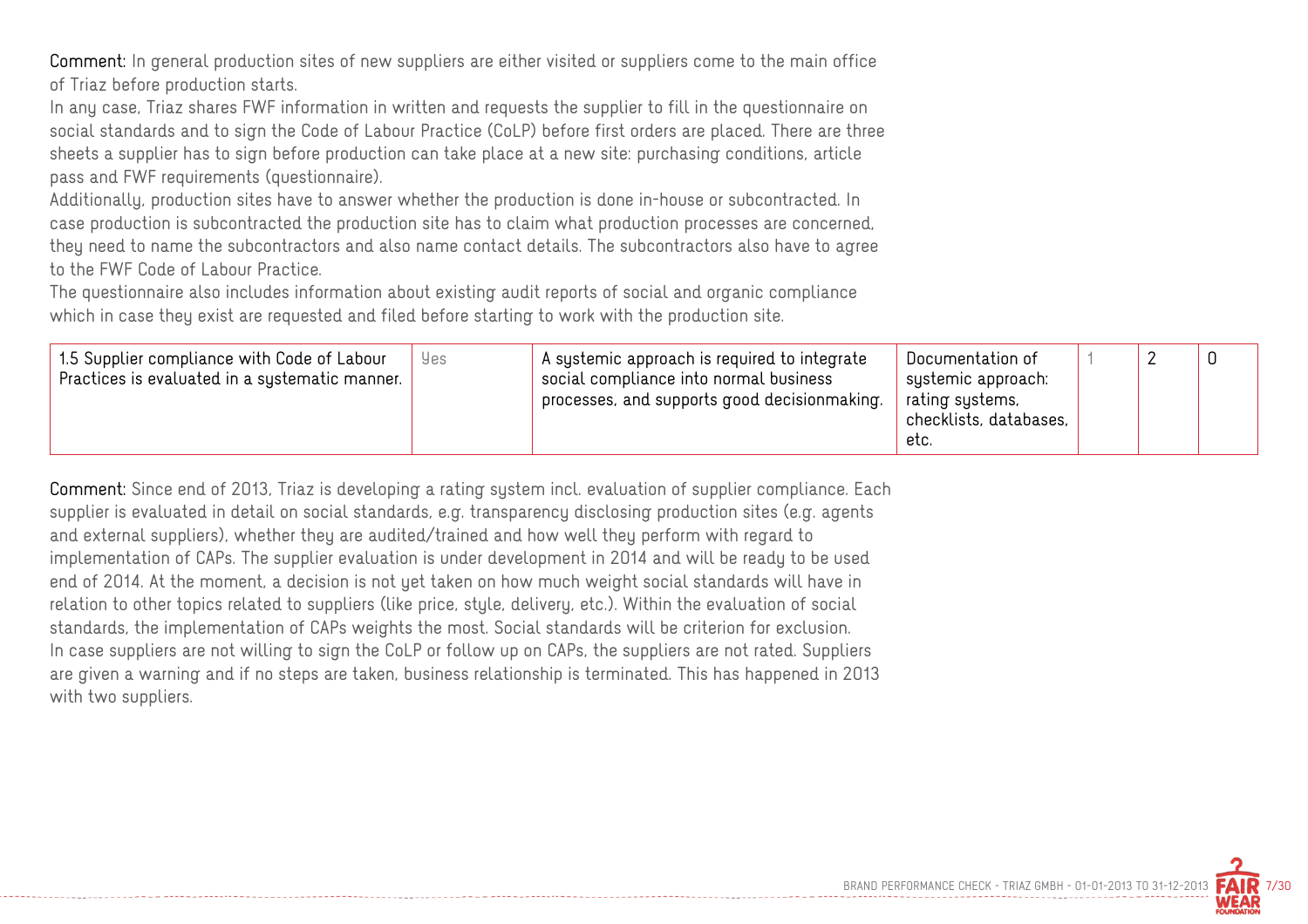| 1.6 The affiliate's production planning   | General or | $\parallel$ Affiliate production planning systems can        | Documentation of |  |  |
|-------------------------------------------|------------|--------------------------------------------------------------|------------------|--|--|
| systems support reasonable working hours. | ad-hoc     | $^\circ$ have a significant impact on the levels of $^\circ$ | robust planning  |  |  |
|                                           | sustem.    | $^\circ$ excessive overtime at factories.                    | sustems.         |  |  |

Recommendation: FWF recommends a pro-active production planning system: The production planning system should be designed to reduce/prevent excessive overtime at a systematic level. Strong integrated systems should e.g. help to limit the effects of peaks in demand. FWF recommends to evaluate the impact of the new way of sourcing basic wear on workings hours and see what components can be translated to sourcing fashion garments.

Comment: Delivery times in general are three months for the first order, two for re-orders. Triaz considers the availability of the material in the market before fixing delivery dates. Delivery delays are accepted regularly without any deduction. Once a style is set, the supplier receives all information on how to produce the article. In 2013 Triaz has started changing their planning systems. Since autumn the company plans in fabric delivery for basic wear (which is 80% of all textile products Triaz sells). They combine fabric orders to have bigger volume of a certain colour/material, partly pre-finance the fabric and inform the supplier in a way that 3 months are given for CMT for sure. This gives the supplier the flexibility to produce in low season and to plan production well in time. Suppliers are explained the new way of sourcing during personal visits. Triaz admits that this new way of sourcing is not yet possible for fashion garments.

| 1.7 Degree to which affiliate mitigates root<br>causes of excessive overtime. | Intermediate<br>efforts | Some production delays are outside of the<br>control of affiliates; however there are a<br>number of steps that can be taken to address<br>production delays without resorting to<br>excessive overtime. | Documentation of<br>root cause analysis<br>and positive steps<br>taken to manage<br>production delays or<br>improve factory | b | 0 |
|-------------------------------------------------------------------------------|-------------------------|----------------------------------------------------------------------------------------------------------------------------------------------------------------------------------------------------------|-----------------------------------------------------------------------------------------------------------------------------|---|---|
|                                                                               |                         |                                                                                                                                                                                                          | processes.                                                                                                                  |   |   |

Recommendation: It is recommended that the affiliate conducts a brand level research on the contributing factories of overtime in production factories that have found practicing excessive overtime especially now using a new way of planning at the suppliers of basic wear. The affiliate should identify strategies to minimise the impact of its sourcing practice on excessive OT at the factories.

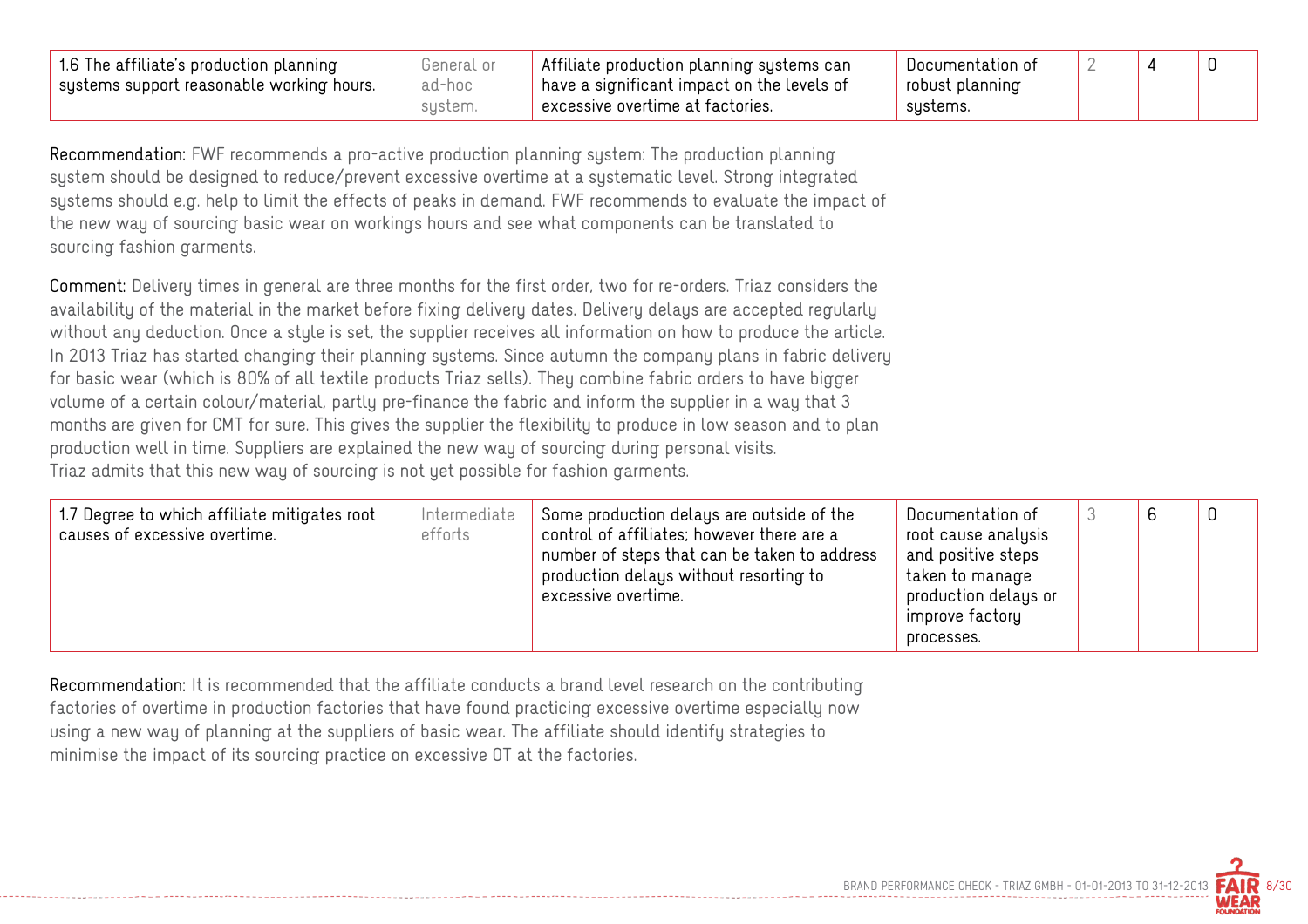Comment: In 2013, FWF conducted two audits at production sites of Triaz. At one site overtime was an issue mainly because the supplier has not been transparent about overtime records. Triaz has followed up ensuring that they now have a working time record system. The audit report of the other production site did not indicate overtime.

In case overtime is found, it is the purchasing department to investigate why overtime occured. Most of the times it was fabric delay. Purchasing together with the CSR staff are now more involved into the production chain sourcing partly material in bigger amounts and at an earlier stage.

| 1.8 Affiliate's pricing policy allows for | Country-level | The first step towards ensuring the payment                   | Formal systems to      |  |  |
|-------------------------------------------|---------------|---------------------------------------------------------------|------------------------|--|--|
| payment of at least the legal minimum     | policy        | $\,$ of minimum wages - and towards                           | calculate labour       |  |  |
| wages in production countries.            |               | $^\shortparallel$ implementation of living wages - is to know | costs on per-product   |  |  |
|                                           |               | the labour costs of garments. $\overline{\phantom{a}}$        | or country/city level. |  |  |

Recommendation: FWF encourages Triaz to have proper style calculations at the end of 2014 to be used as a base for calculation of products also at other suppliers (aside the three core suppliers).

Comment: The price itself is calculated by each supplier for each article. The purchasing staff checks the price given by the supplier and usually agrees to the suppliers' offer but does not know the calculation of each style in depths. For Triaz a stable relationship with the supplier is more important than the best price. Many suppliers receive pre-payments to finance the material. Triaz has made an overview including country level data with details on minimum wages and living wage estimates. Triaz started end of 2013/beginning of 2014 to investigate in style calculations with three core suppliers.

| 1.9 Affiliate actively responds if suppliers fail<br>to pay legal minimum wages. | No minimum<br>wage<br>problems<br>reported | If a supplier fails to pay minimum wage, FWF<br>affiliates are expected to hold management<br>of the supplier accountable for respecting<br>local labour law. | Complaint reports,<br>CAPs, additional<br>emails, FWF audit<br>reports or other<br>documents that show<br>minimum wage issue<br>is reported/resolved. |  | ∸ | $-2$ |
|----------------------------------------------------------------------------------|--------------------------------------------|---------------------------------------------------------------------------------------------------------------------------------------------------------------|-------------------------------------------------------------------------------------------------------------------------------------------------------|--|---|------|
|----------------------------------------------------------------------------------|--------------------------------------------|---------------------------------------------------------------------------------------------------------------------------------------------------------------|-------------------------------------------------------------------------------------------------------------------------------------------------------|--|---|------|

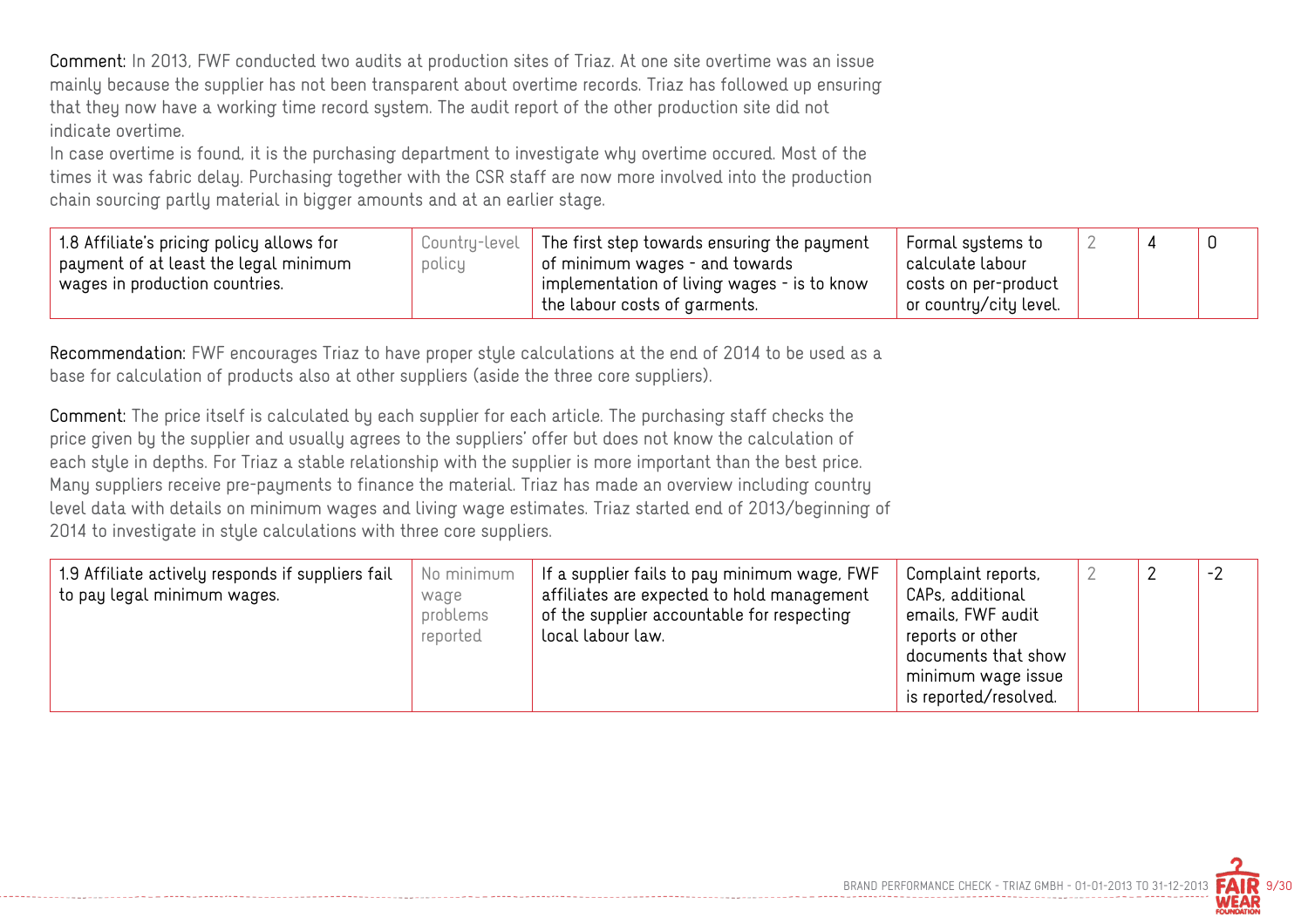| 1.10 Evidence of late payments to suppliers by<br>affiliate.                                                                                                             | No                        | Late payments to suppliers can have a<br>negative impact on factories and their ability<br>to pay workers on time. Most garment workers<br>have minimal savings, and even a brief delay<br>in payments can cause serious problems. | Based on a complaint<br>or audit report; review<br>of factory and<br>affiliate financial<br>documents. |   | 0 | $-1$ |
|--------------------------------------------------------------------------------------------------------------------------------------------------------------------------|---------------------------|------------------------------------------------------------------------------------------------------------------------------------------------------------------------------------------------------------------------------------|--------------------------------------------------------------------------------------------------------|---|---|------|
| 1.11 Degree to which affiliate assesses root<br>causes of wages lower than living wages with<br>suppliers and takes steps towards the<br>implementation of living wages. | Factory-level<br>approach | Sustained progress towards living wages<br>requires adjustments to affiliates' policies.                                                                                                                                           | Documentation of<br>policy assessments<br>and/or concrete<br>progress towards<br>living wages.         | 4 | 8 |      |

Recommendation: FWF encourages the affiliate to assess the hypothetical cost effects of increasing wages towards benchmarks that are included in the wage ladder. To support companies in this process FWF has developed a calculation model that estimates the effect on FOB and retail prices under different pricing models. FWF can be of help upon request.

Comment: All FWF audit reports of 2013 show that minimum wages are paid but are below estimates of living wage by local stakeholders. Payment of living wage has been addressed explicitly with factory management using the FWF wage ladder made for the audit reports.

| 1.12 Affiliate sources from an FWF factory<br>Yes<br>member. | When possible, FWF encourages affiliates to<br>source from FWF factory members. On account<br>of the small number of factories this is a<br>'bonus' indicator. Extra points are possible, but<br>the indicator will not negatively affect an<br>affiliate's score. | Supplier information<br>$\,$ provided by affiliate. |  |  |  |
|--------------------------------------------------------------|--------------------------------------------------------------------------------------------------------------------------------------------------------------------------------------------------------------------------------------------------------------------|-----------------------------------------------------|--|--|--|
|--------------------------------------------------------------|--------------------------------------------------------------------------------------------------------------------------------------------------------------------------------------------------------------------------------------------------------------------|-----------------------------------------------------|--|--|--|

Comment: One factory of an external supplier of Triaz is a FWF factory member.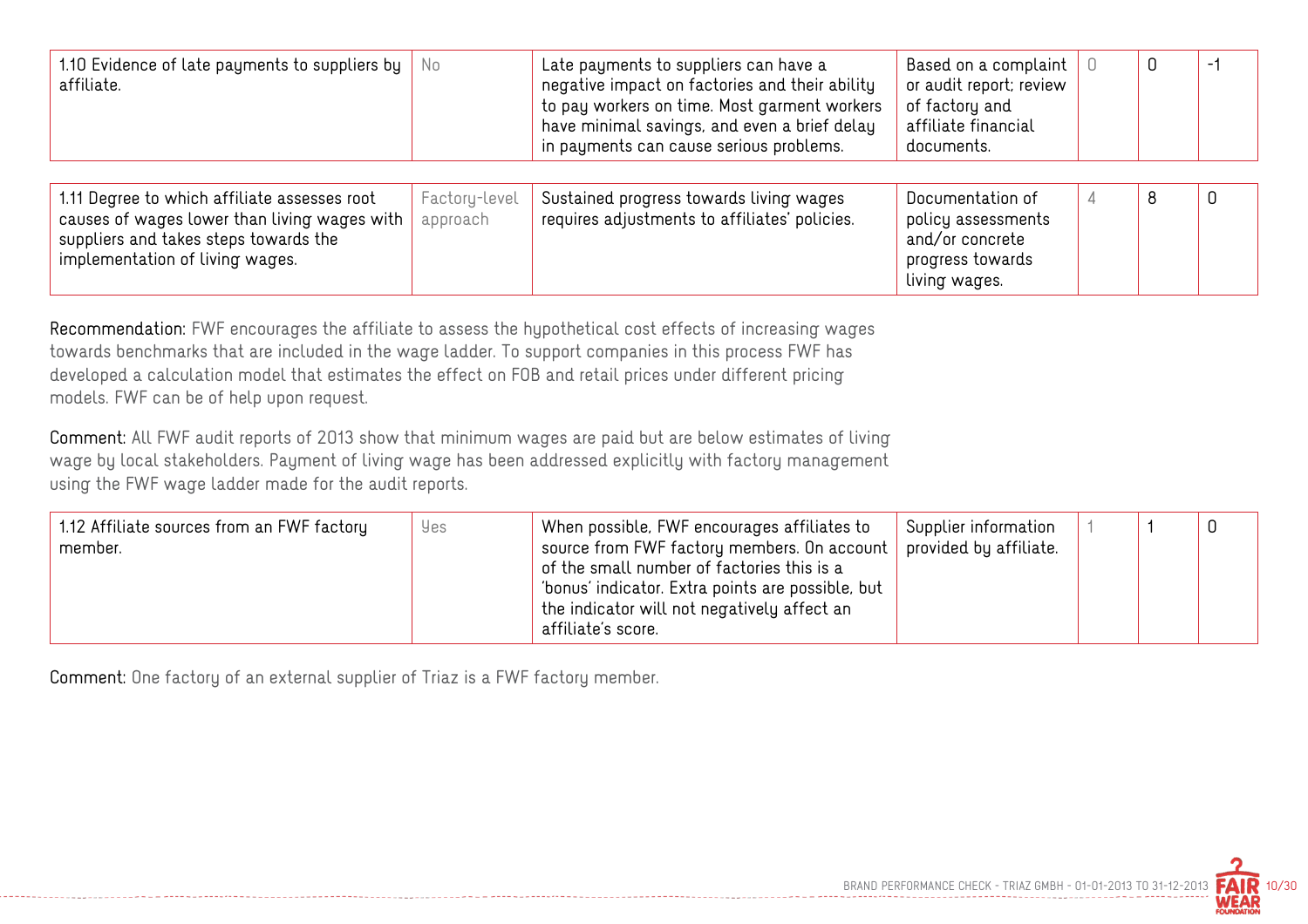| 1.13 Percentage of production volume from<br>None<br>factories owned by the affiliate. | Owning a supplier increases the accountability<br>and reduces the risk of unexpected CoLP<br>violations. Given these advantages, this is a<br>bonus indicator. Extra points are possible, but<br>the indicator will not negatively affect an<br>affiliate's score. | Supplier information<br>provided by affiliate. $\overline{\phantom{a}}$ | N/A |  | 0 |
|----------------------------------------------------------------------------------------|--------------------------------------------------------------------------------------------------------------------------------------------------------------------------------------------------------------------------------------------------------------------|-------------------------------------------------------------------------|-----|--|---|
|----------------------------------------------------------------------------------------|--------------------------------------------------------------------------------------------------------------------------------------------------------------------------------------------------------------------------------------------------------------------|-------------------------------------------------------------------------|-----|--|---|

# PURCHASING PRACTICES

Possible Points: 41

Earned Points: 29

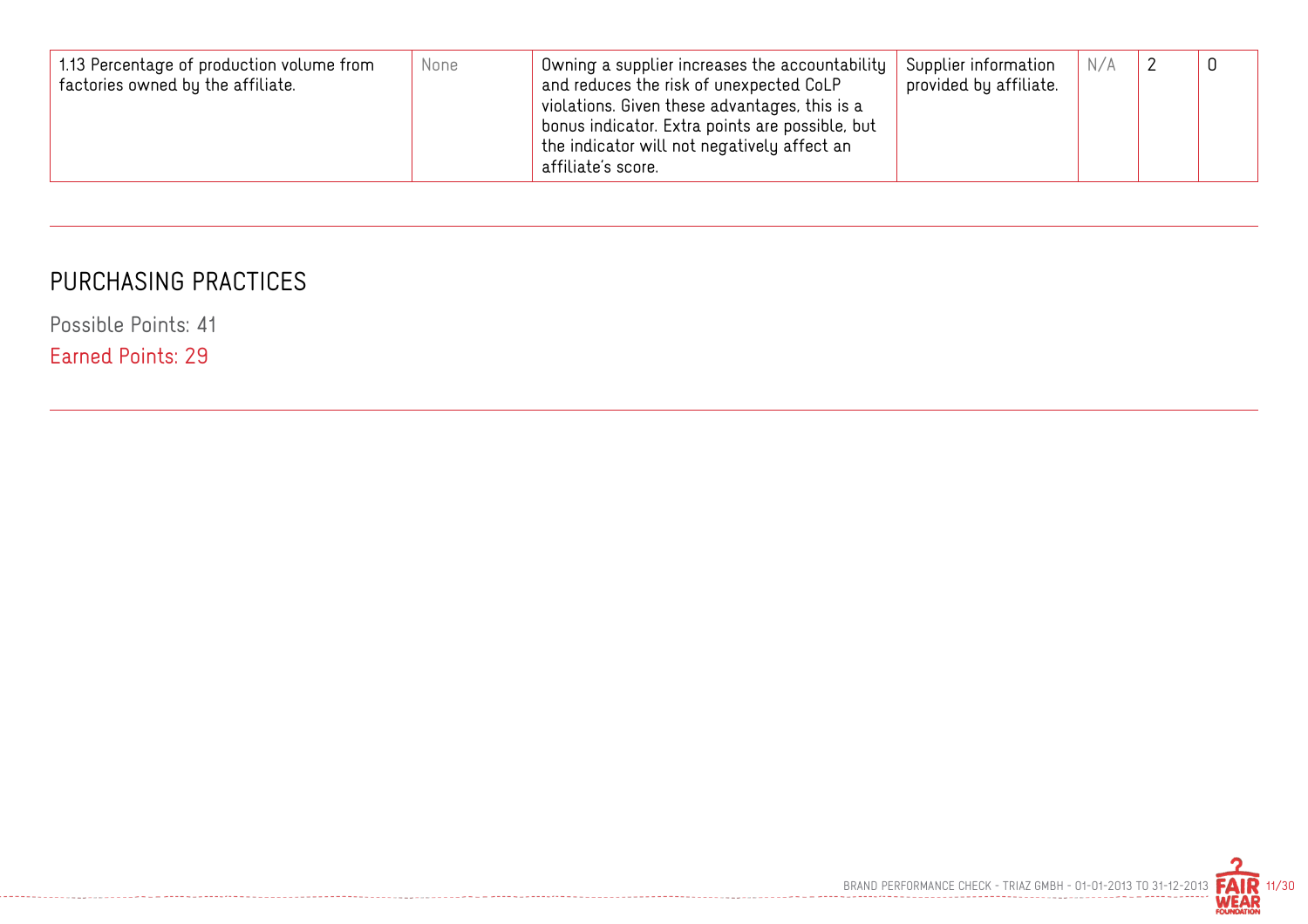# 2. MONITORING AND REMEDIATION

| <b>BASIC MEASUREMENTS</b>                                                                                   | <b>RESULT</b> | COMMENTS                                                                                                                            |
|-------------------------------------------------------------------------------------------------------------|---------------|-------------------------------------------------------------------------------------------------------------------------------------|
| % of own production under standard<br>monitoring (excluding low-risk countries)                             | 69%           |                                                                                                                                     |
| % of own production in low risk production<br>countries where FWF's Low Risk policy has<br>been implemented | 22%           | FWF low risk policy should be implemented. $0$ = policy is not implemented correctly. N/A = no<br>production in low risk countries. |
| Total of own production under monitoring                                                                    | 91%           | Minimums: 1 year: 40%; 2 years 60%; 3 years+: 90% Measured as a percentage of turnover.                                             |

| PERFORMANCE INDICATORS                                                                                 | <b>RESULT</b> | RELEVANCE OF INDICATOR                                                                                     | DOCUMENTATION                                                                       | SCORE MAX | <b>MIN</b> |
|--------------------------------------------------------------------------------------------------------|---------------|------------------------------------------------------------------------------------------------------------|-------------------------------------------------------------------------------------|-----------|------------|
| 2.1 Specific staff person is designated to<br>follow up on problems identified by<br>monitoring system | yes           | Followup is a serious part of FWF<br>membership, and cannot be successfully<br>managed on an ad-hoc basis. | Manuals, emails, etc.,  <br>demonstrating who<br>the designated staff<br>person is. |           | $-2$       |

Comment: Triaz has designated staff to follow up on problems identified by the monitoring system.

| taken by affiliate.<br>conditions. | 2.2 Degree of progress towards resolution of<br>existing Corrective Action Plans | Intermediate | FWF considers efforts to resolve CAPs to be<br>one of the most important things that<br>affiliates can do towards improving working | Documentation of<br>remediation and<br>' followup actions |  |  | $-2$ |
|------------------------------------|----------------------------------------------------------------------------------|--------------|-------------------------------------------------------------------------------------------------------------------------------------|-----------------------------------------------------------|--|--|------|
|------------------------------------|----------------------------------------------------------------------------------|--------------|-------------------------------------------------------------------------------------------------------------------------------------|-----------------------------------------------------------|--|--|------|

Recommendation: Besides doing audits once in 3 years, the affiliate could consider:

- Hire local consultant to assist factory in developing an action plan and to assist factory management in

investigating root causes.

- Organise supplier seminars.

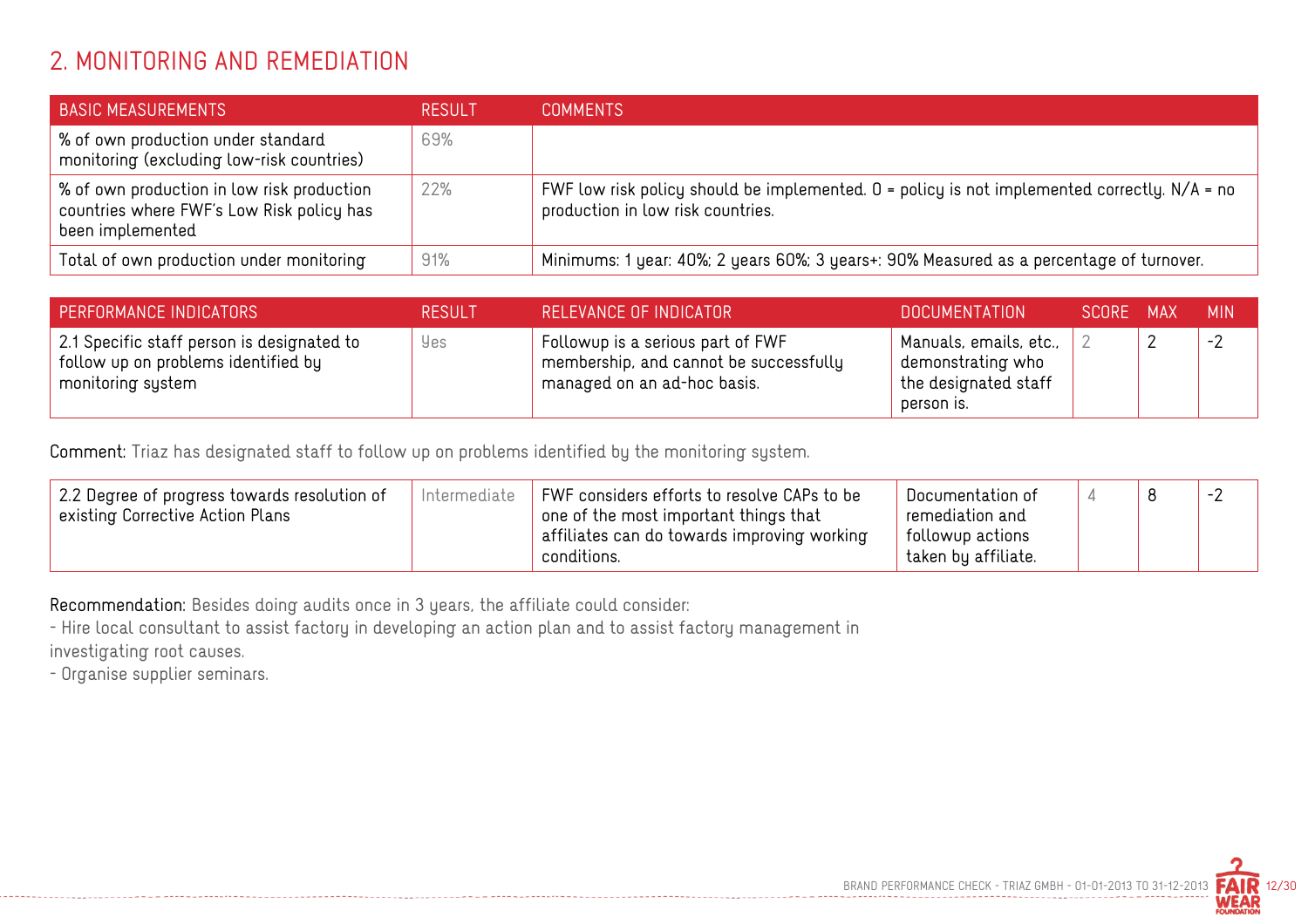Comment: All corrective actions have been discussed with the supplier and a time frame set with factory management. The correction of findings is regularly checked via email and phone and personal visits at the production site by either personal for social standards or head of purchasing.

To follow up more intensively on CAPs, Triaz has promoted joining the FWF Workplace Education Programme well. Further they have prepared and shared a document for self-evaluation of compliance with suppliers which is mainly used for preparation of audits.

| 2.3 Percentage of production volume from<br>75%<br>suppliers that have been visited by the<br>affiliate in the past financial year | Formal audits should be augmented by annual<br>$^\circ$ visits by affiliate staff or local representatives. $\parallel$<br>They reinforce to factory managers that<br>affiliates are serious about implementing the<br>Code of Labour Practices. | Affiliates should<br>document all factory<br>visits with at least<br>the date and name of<br>the visitor. |  |  |  |
|------------------------------------------------------------------------------------------------------------------------------------|--------------------------------------------------------------------------------------------------------------------------------------------------------------------------------------------------------------------------------------------------|-----------------------------------------------------------------------------------------------------------|--|--|--|
|------------------------------------------------------------------------------------------------------------------------------------|--------------------------------------------------------------------------------------------------------------------------------------------------------------------------------------------------------------------------------------------------|-----------------------------------------------------------------------------------------------------------|--|--|--|

Comment: Existing suppliers are visited on a yearly basis by the head of purchasing and also social standards responsible. Suppliers are on top regularly invited to Triaz in Freiburg, Germany.

| 2.4 Existing audit reports from other sources<br>yes and<br>quality<br>are collected.<br>assessed | Existing reports form a basis for understanding<br>the issues and strengths of a supplier, and<br>reduces duplicative work. | Audit reports are on<br>file; evidence of<br>followup on prior<br>CAPs. Reports of<br>quality assessments. |  |  |  |
|---------------------------------------------------------------------------------------------------|-----------------------------------------------------------------------------------------------------------------------------|------------------------------------------------------------------------------------------------------------|--|--|--|
|---------------------------------------------------------------------------------------------------|-----------------------------------------------------------------------------------------------------------------------------|------------------------------------------------------------------------------------------------------------|--|--|--|

Recommendation: FWF recommends Triaz to also use existing audit reports for own suppliers. To add FWF requirements to reports in case details of the FWF CoLP are missing and to follow up those with the suppliers.

Comment: Existing audit reports have been collected from all suppliers. The FWF audit quality assessment tool helped to evaluate the quality of other organization's audits but is not used to check all audit reports as Triaz has a good understanding of when a report is of a certain quality and when not. Until now, Triaz did not find one audit report which is of same quality as those of FWF but used findings mentioned in existing audit reports to work towards remediation together with the external suppliers especially.

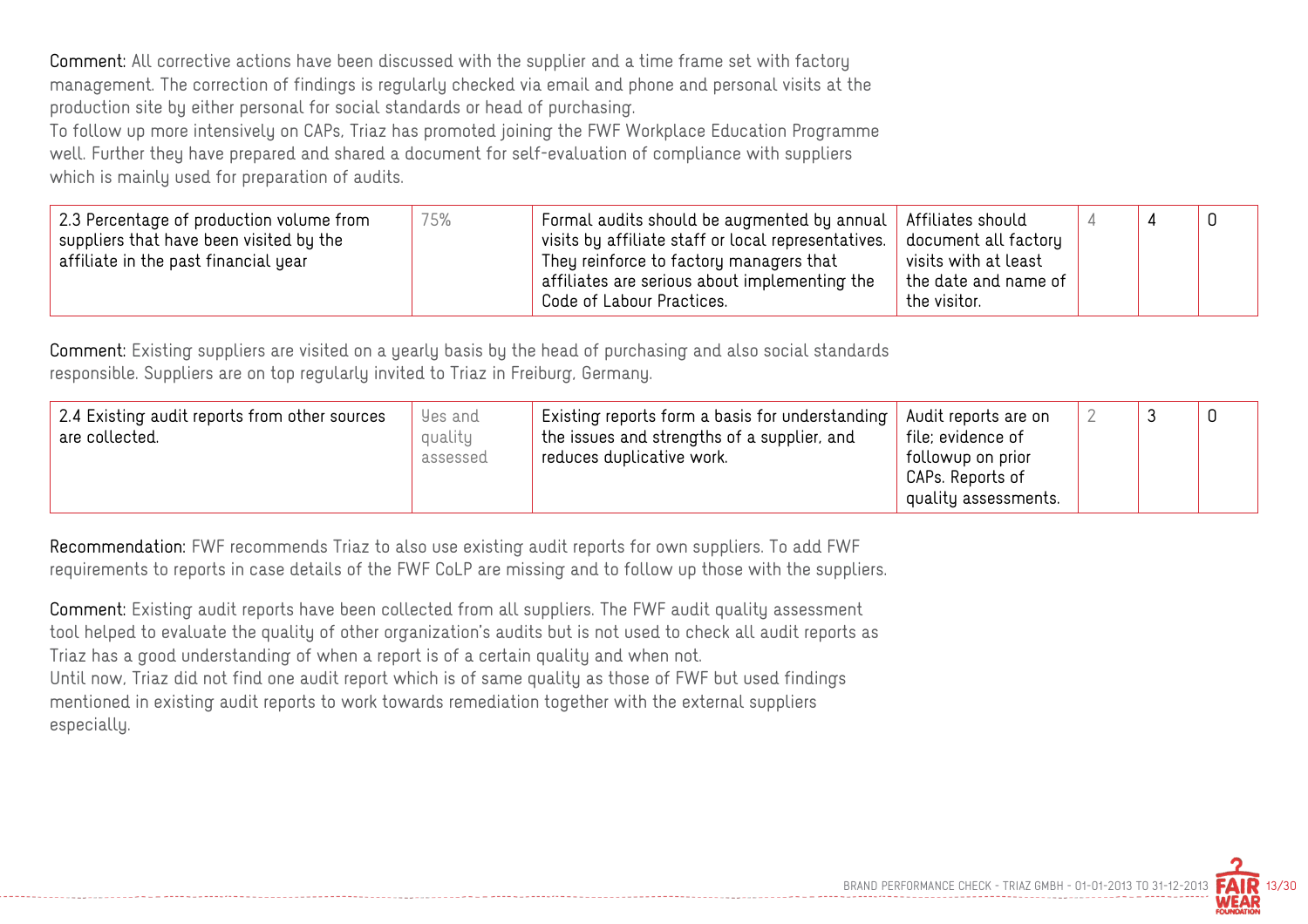| 2.5 Audit Report and Corrective Action Plan<br>(CAP) findings are shared with factory.<br>Improvement timelines are established in a<br>timely manner | FWF audit reports should be shared and<br>Yes<br>discussed with suppliers within two months of<br>audit receipt. Timely sharing of information<br>and agreement on corrective actions is<br>essential for improvement. A reasonable time<br>frame should be specified for resolving<br>findings. | Corrective Action<br>Plans, emails;<br>findings of followup<br>audits; brand<br>representative present<br>during audit exit<br>meeting, etc. | $\mathcal{D}$ | $-1$ |
|-------------------------------------------------------------------------------------------------------------------------------------------------------|--------------------------------------------------------------------------------------------------------------------------------------------------------------------------------------------------------------------------------------------------------------------------------------------------|----------------------------------------------------------------------------------------------------------------------------------------------|---------------|------|
|-------------------------------------------------------------------------------------------------------------------------------------------------------|--------------------------------------------------------------------------------------------------------------------------------------------------------------------------------------------------------------------------------------------------------------------------------------------------|----------------------------------------------------------------------------------------------------------------------------------------------|---------------|------|

Comment: Audit reports are shared with factory management after the report is received from FWF. Together with the supplier Triaz establishes improvement timelines in a timely manner and re-checks with FWF audit teams in case issues in the audit report or CAP are not clear.

| 2.6 High risk issues specific to the affiliate's<br>Intermediate<br>Capacity<br>supply chain are identified and addressed by<br>the monitoring system. | Different countries and products have different<br>risks associated with them; monitoring<br>systems should be adapated to allow<br>appropriate human rights due diligence for the<br>specific risks in each affiliates' supply chain. | Documentation may<br>take many forms;<br>additional research,<br>specific FWF project<br>participation; extra<br>monitoring activities,<br>extra mitigation<br>activities, etc. |  | 6 | 0 |
|--------------------------------------------------------------------------------------------------------------------------------------------------------|----------------------------------------------------------------------------------------------------------------------------------------------------------------------------------------------------------------------------------------|---------------------------------------------------------------------------------------------------------------------------------------------------------------------------------|--|---|---|
|--------------------------------------------------------------------------------------------------------------------------------------------------------|----------------------------------------------------------------------------------------------------------------------------------------------------------------------------------------------------------------------------------------|---------------------------------------------------------------------------------------------------------------------------------------------------------------------------------|--|---|---|

Recommendation: FWF suggests that the affiliate analyses whether findings from a factory audit could occur at other suppliers as well. This will lead to a preventive approach where issues are addressed in a systematic manner. The analysis should focus on own brand practices as well as regional or country specific issues (such as fire safety or gender discrimination).

Comment: Triaz has a clear position and written agreement with suppliers to not use sandblasting in jeansproduction. Not using the technique of sandblasting is checked with each article pass for jeans where the supplier has to sign that sandblasting is not used during production process. Triaz is working to find a way on how to get further insights to the making of jeans for further prevention possibilities.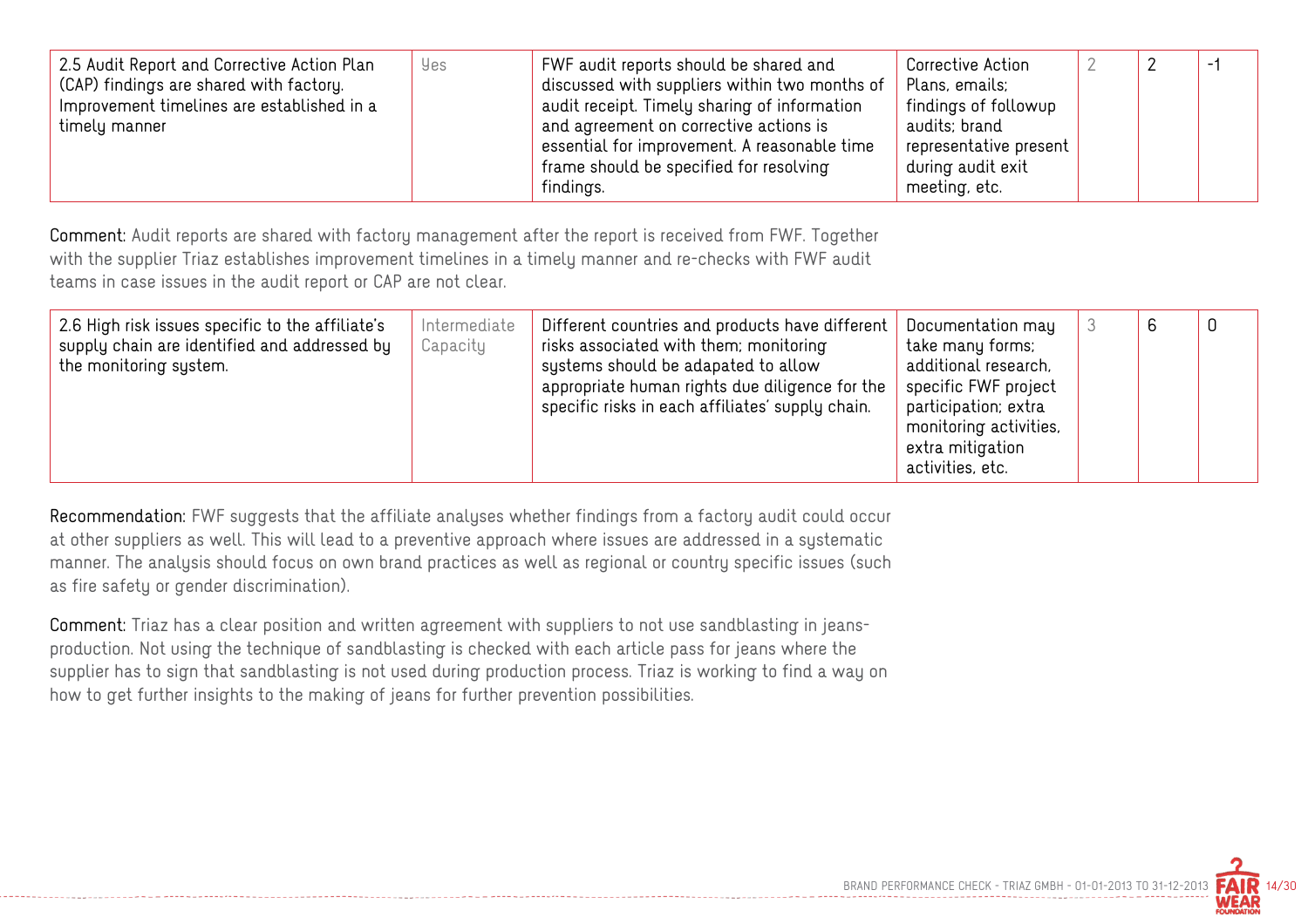| Active<br>2.7 Affiliate cooperates with other customers<br>cooperation<br>in resolving corrective actions at shared<br>suppliers | Cooperation between customers increases<br>leverage and chances of successful outcomes.<br>Cooperation also reduces the changes of a<br>factory having to conduct multiple Corrective<br>Action Plans about the same issue with<br>multiple customers. | Shared CAPs,<br>evidence of<br>cooperation with<br>other customers. |  |  | $-$ |  |
|----------------------------------------------------------------------------------------------------------------------------------|--------------------------------------------------------------------------------------------------------------------------------------------------------------------------------------------------------------------------------------------------------|---------------------------------------------------------------------|--|--|-----|--|
|----------------------------------------------------------------------------------------------------------------------------------|--------------------------------------------------------------------------------------------------------------------------------------------------------------------------------------------------------------------------------------------------------|---------------------------------------------------------------------|--|--|-----|--|

Comment: Triaz welcomes to share working experience and audit reports with other customers no matter whether the other is FWF affiliate or not. This does count with regard to social standards as well as e.g. sourcing efficiency of material.

Triaz has experienced coordination problems with another FWF affiliate in 2013, with regard to joint follow up of CAPs and complaints.

| 2.8 Monitoring requirements are fulfilled for<br>production in low-risk countries | Yes | Low risk countries are determined by the<br>presence and proper functioning of institutions<br>which can guarantee compliance with basic<br>standards. | Documentation of<br>visits, notification of<br>suppliers of FWF<br>membership; posting<br>of worker information<br>sheets, completed<br>questionnaires. |  |  |  |
|-----------------------------------------------------------------------------------|-----|--------------------------------------------------------------------------------------------------------------------------------------------------------|---------------------------------------------------------------------------------------------------------------------------------------------------------|--|--|--|
|-----------------------------------------------------------------------------------|-----|--------------------------------------------------------------------------------------------------------------------------------------------------------|---------------------------------------------------------------------------------------------------------------------------------------------------------|--|--|--|

Comment: Triaz makes no differentiation with regard to the production country when it comes to sharing information about FWF and also signing the CoLP.

| 2.9 External brands resold by the affiliate who<br>100%<br>have completed and returned the external<br>brand questionnaire. (% of external sales<br>volume) | FWF believes it is important for affiliates that<br>have a retail/wholesale arm to at least know<br>if the brands they resell are members of FWF<br>or a similar organisation, and in which<br>countries those brands produce goods. | Questionnaires are on<br>file. |  |  |  |  |
|-------------------------------------------------------------------------------------------------------------------------------------------------------------|--------------------------------------------------------------------------------------------------------------------------------------------------------------------------------------------------------------------------------------|--------------------------------|--|--|--|--|
|-------------------------------------------------------------------------------------------------------------------------------------------------------------|--------------------------------------------------------------------------------------------------------------------------------------------------------------------------------------------------------------------------------------|--------------------------------|--|--|--|--|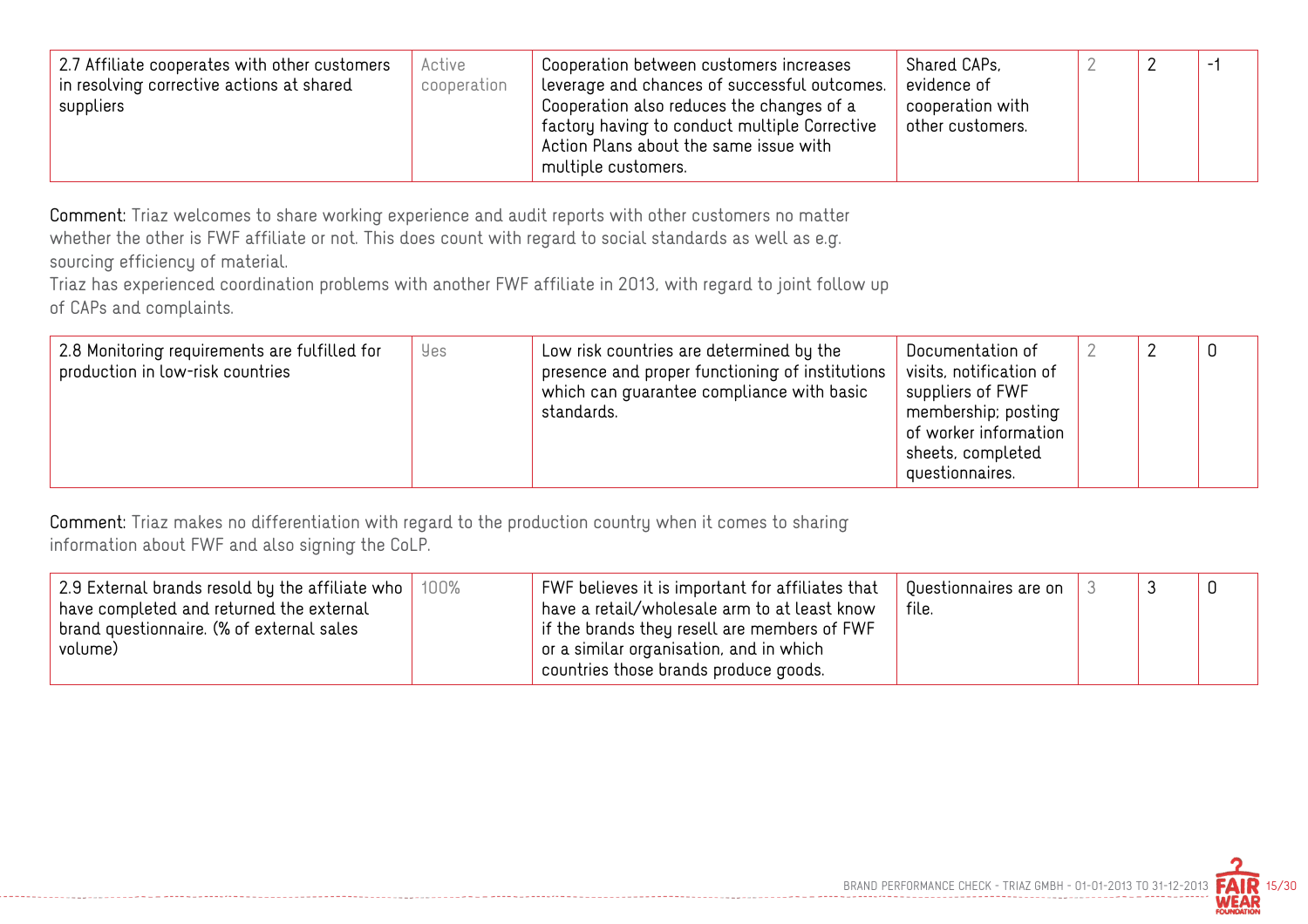Comment: Roughly 60% of the textiles sold at Triaz come from external suppliers. External suppliers (products where other brands labels are used) have to sign the questionnaire on social standards. Triaz designated staff for social standards had a personal talk on social standards which each of the external supplier. Further, existing audit reports on social standards have been requested. External suppliers have to be as transparent with regard to production site information and data just like own suppliers (which is even more than FWF requires).

| 2.10 External brands resold by affiliates that<br>are members of another credible initiative. (%<br>of external sales volume) | 8% | FWF believes affiliates who resell products<br>should be rewarded for choosing to stock<br>external brands who also take their supply<br>chain responsibilities seriously. | Supplier register;<br>Documentation of<br>sales volumes of<br>products made by<br>FWF or FLA members. |  |  |  |
|-------------------------------------------------------------------------------------------------------------------------------|----|----------------------------------------------------------------------------------------------------------------------------------------------------------------------------|-------------------------------------------------------------------------------------------------------|--|--|--|
|-------------------------------------------------------------------------------------------------------------------------------|----|----------------------------------------------------------------------------------------------------------------------------------------------------------------------------|-------------------------------------------------------------------------------------------------------|--|--|--|

Comment: Triaz sources at several of FWF affiliates, one external supplier is member of Fair Labour Association (FLA). Knowing that all of them make only a small amount of purchasing volume, Triaz has started to audit production sites of external suppliers in addition to own suppliers in 2013/14. In addition, Triaz promotes their external suppliers actively to become member of FWF.

## MONITORING AND REMEDIATION

Possible Points: 35 Earned Points: 24

#### Additional comments on Monitoring and Remediation:

Triaz has developed a self-assessment for suppliers on social standards. This is among others used to raise the awareness of the supplier on social standards.

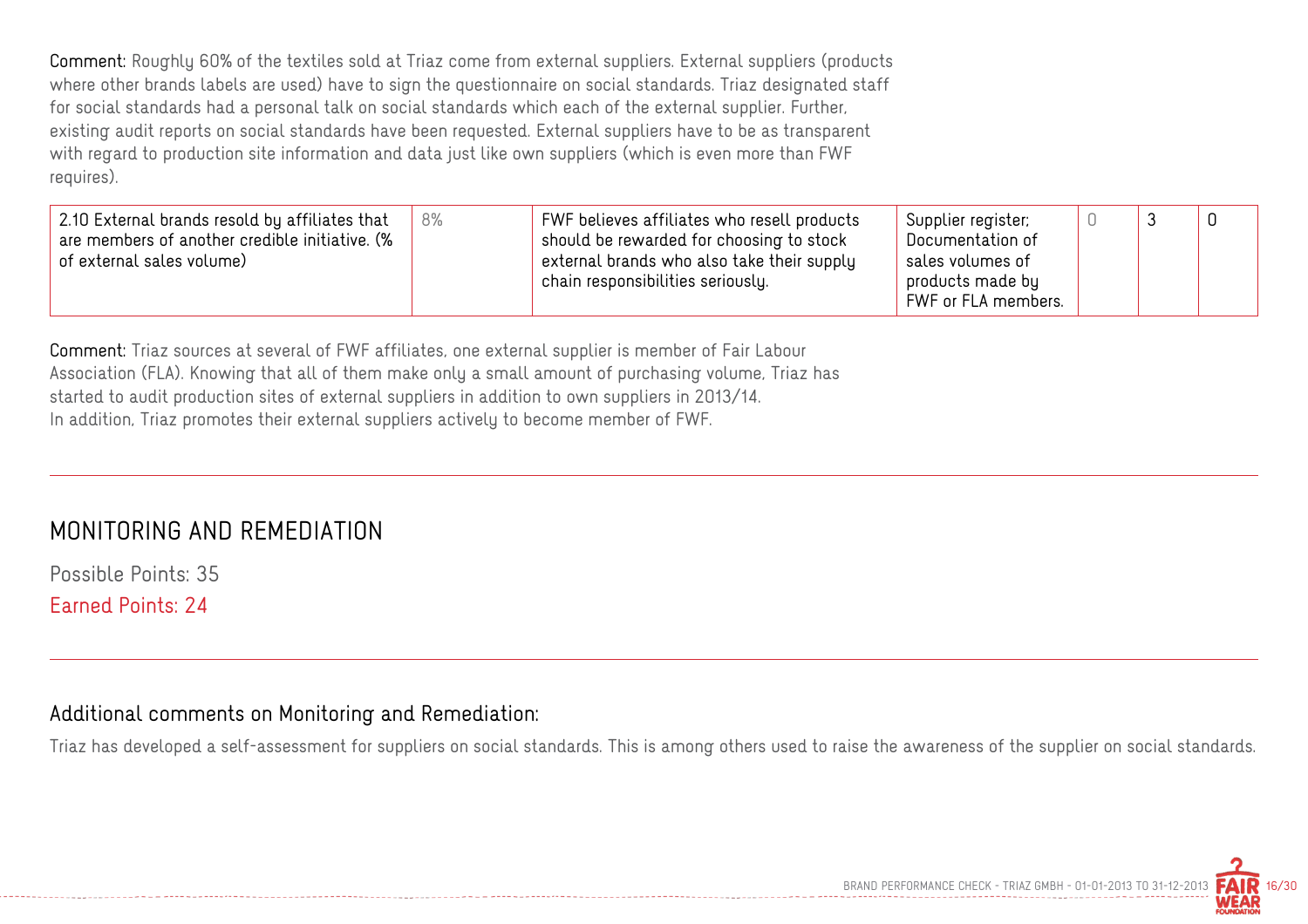## 3. COMPLAINTS HANDLING

| <b>BASIC MEASUREMENTS</b>                                   | <b>RESULT</b> | <b>COMMENTS</b>                                                                                                                                                     |
|-------------------------------------------------------------|---------------|---------------------------------------------------------------------------------------------------------------------------------------------------------------------|
| Number of worker complaints received since<br>last check    |               | At this point, FWF considers a high number of complaints as a positive indicator, as it shows<br>that workers are aware of and making use of the complaints system. |
| Number of worker complaints in process of<br>being resolved |               |                                                                                                                                                                     |
| Number of worker complaints resolved since<br>last check    |               |                                                                                                                                                                     |

| PERFORMANCE INDICATORS                                                      | <b>RESULT</b> | RELEVANCE OF INDICATOR                                                                                     | <b>DOCUMENTATION</b>                                                              | SCORE MAX | <b>MIN</b>               |
|-----------------------------------------------------------------------------|---------------|------------------------------------------------------------------------------------------------------------|-----------------------------------------------------------------------------------|-----------|--------------------------|
| 3.1 A specific employee has been designated<br>to address worker complaints | Yes           | Followup is a serious part of FWF<br>membership, and cannot be successfully<br>managed on an ad-hoc basis. | Manuals, emails, etc.,<br>demonstrating who<br>the designated staff<br>person is. |           | $\overline{\phantom{0}}$ |

Comment: Triaz has a designated person to handle complaints of workers. There is an internal procedure on paper on how to handle complaints.

| 3.2 System exists to check that the Worker<br>Yes<br>Information Sheet is posted in factories | The Worker Information Sheet is a key first<br>step in alerting workers to their rights. | Photos by company<br>staff, audit reports,<br>checklists from |  |  |
|-----------------------------------------------------------------------------------------------|------------------------------------------------------------------------------------------|---------------------------------------------------------------|--|--|
|                                                                                               |                                                                                          | factory visits, etc.                                          |  |  |

Comment: Whether the Code of Labour Practice is hung up at the production sites is checked by requesting pictures of the hung up document and during regular visits by staff, intermediaries or agents. Checks include whether the information sheet for workers contain the correct complaints handler phone numbers.

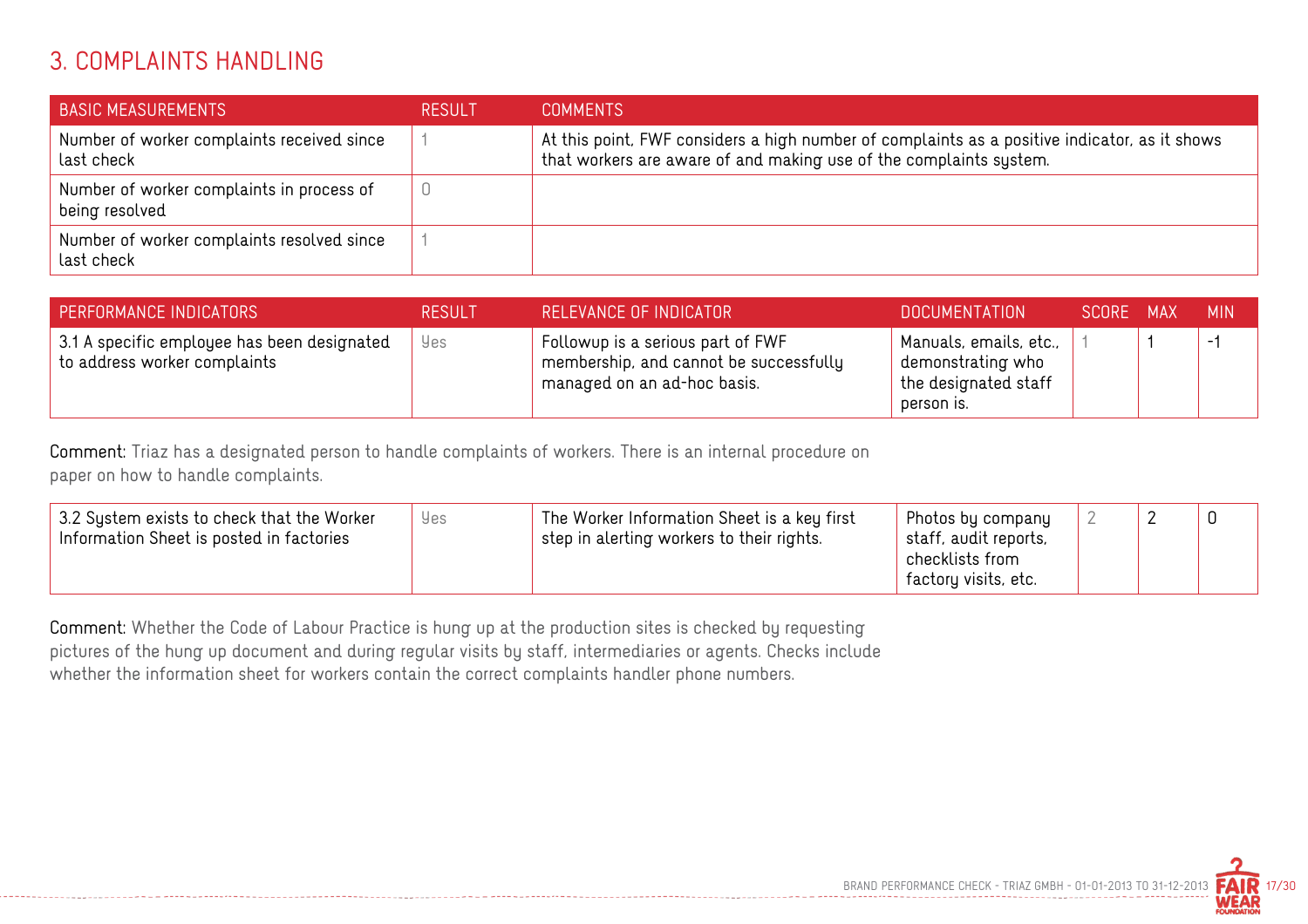| mechanism +<br>towards this indicator.<br>percentage of<br>factories in WEP<br>programme. | 3.3 Percentage of FWF-audited factories<br>where at least half of workers are aware of<br>the FWF worker helpline. | $0\%$ | The FWF complaints procedure is a crucial<br>element of verification. If factory-based<br>complaint systems do not exist or do not<br>work, the FWF worker helpline allows workers<br>to ask questions about their rights and file<br>complaints. Factory participation in the<br>Workplace Education Programme also count | Percentage of<br>audited factories<br>where at least 50% of<br>interviewed workers<br>indicate awareness of<br>the FWF complaints | $-2$ |  | $-2$ |
|-------------------------------------------------------------------------------------------|--------------------------------------------------------------------------------------------------------------------|-------|----------------------------------------------------------------------------------------------------------------------------------------------------------------------------------------------------------------------------------------------------------------------------------------------------------------------------|-----------------------------------------------------------------------------------------------------------------------------------|------|--|------|
|-------------------------------------------------------------------------------------------|--------------------------------------------------------------------------------------------------------------------|-------|----------------------------------------------------------------------------------------------------------------------------------------------------------------------------------------------------------------------------------------------------------------------------------------------------------------------------|-----------------------------------------------------------------------------------------------------------------------------------|------|--|------|

Requirement: It is important that the affiliate informs the factory managers about the existence of the hotline. The factory managers are the key actors in informing workers about their rights.

Recommendation: As Triaz works with several agents, it is recommended to include agents in making the workers aware of the FWF worker helpline.

Comment: FWF conducted two audits at production sites of Triaz in 2013. Both audit reports indicated that the workers are not aware of the FWF CoLP partly because the CoLP was not displayed.

| 3.4 All complaints received from factory<br>Yes<br>workers are addressed in accordance with the<br><b>FWF Complaints Procedure</b> | Providing access to remedy when problems<br>arise is a key element of responsible supply<br>chain management. Affiliate involvement is<br>often essential to resolving issues. | Documentation that<br>affiliate has<br>completed all<br>required steps in the<br>complaints handling<br>process. |  |  | $-2$ |
|------------------------------------------------------------------------------------------------------------------------------------|--------------------------------------------------------------------------------------------------------------------------------------------------------------------------------|------------------------------------------------------------------------------------------------------------------|--|--|------|
|------------------------------------------------------------------------------------------------------------------------------------|--------------------------------------------------------------------------------------------------------------------------------------------------------------------------------|------------------------------------------------------------------------------------------------------------------|--|--|------|

Recommendation: FWF recommends to conduct a root causes analysis to prevent the problems from recurring.

Comment: The complaint received from factory workers has been addressed in accordance with the FWF Complaints Procedure.

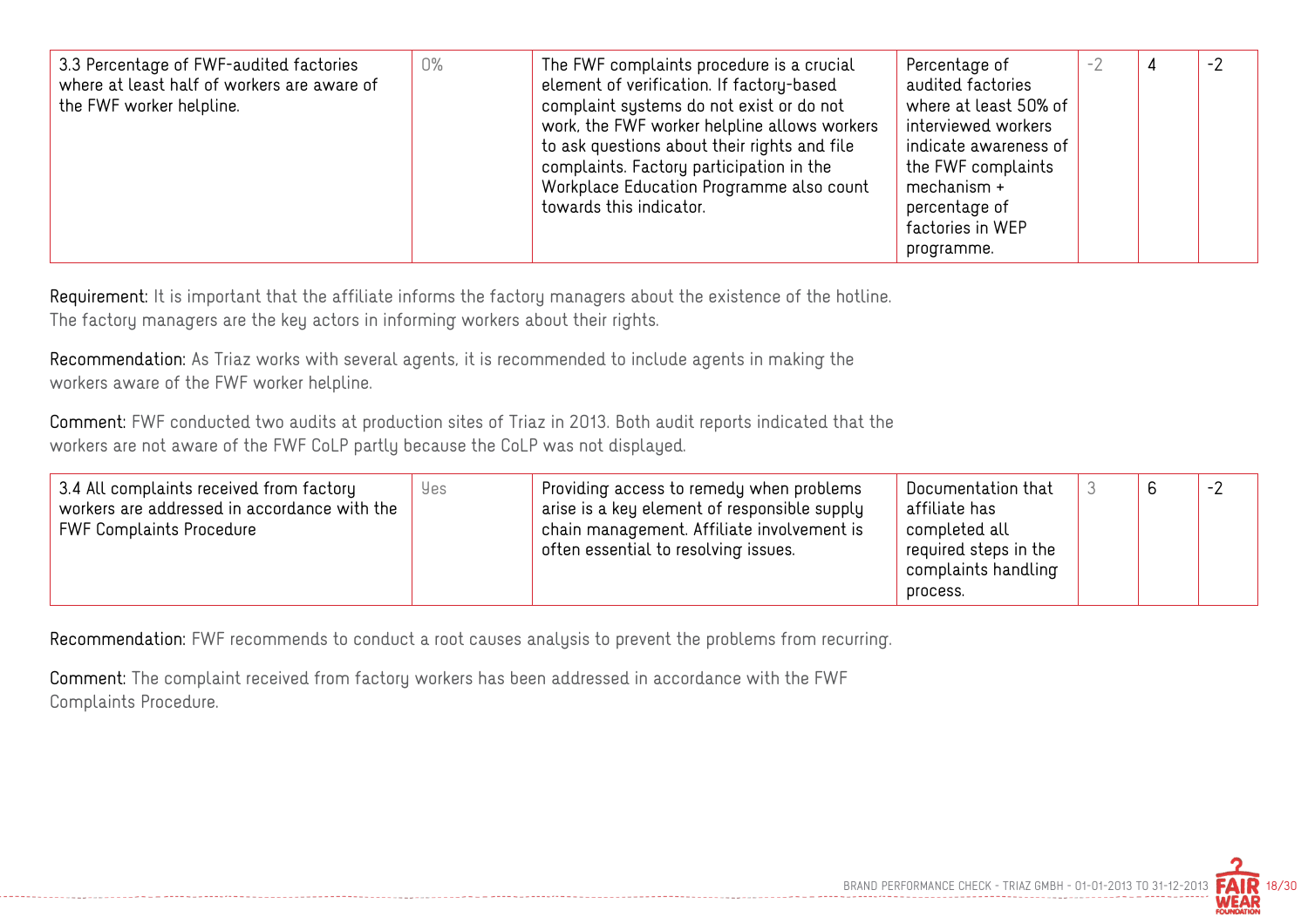| 3.5 Cooperation with other customers in | Active      | Because most factories supply several                 | Documentation of      |  | - 2 |
|-----------------------------------------|-------------|-------------------------------------------------------|-----------------------|--|-----|
| addressing worker complaints at shared  | cooperation | $^\pm$ customers with products, involvement of other  | ' joint efforts, e.g. |  |     |
| suppliers                               |             | $^\pm$ customers by the FWF affiliate can be critical | emails, sharing of    |  |     |
|                                         |             | in resolving a complaint at a supplier.               | complaint data, etc.  |  |     |

Comment: The complaint from 2013 came from a production site shared with one other FWF affiliates. Triaz has taken the lead for following up the complaint.

## COMPLAINTS HANDLING

Possible Points: 15 Earned Points: 6

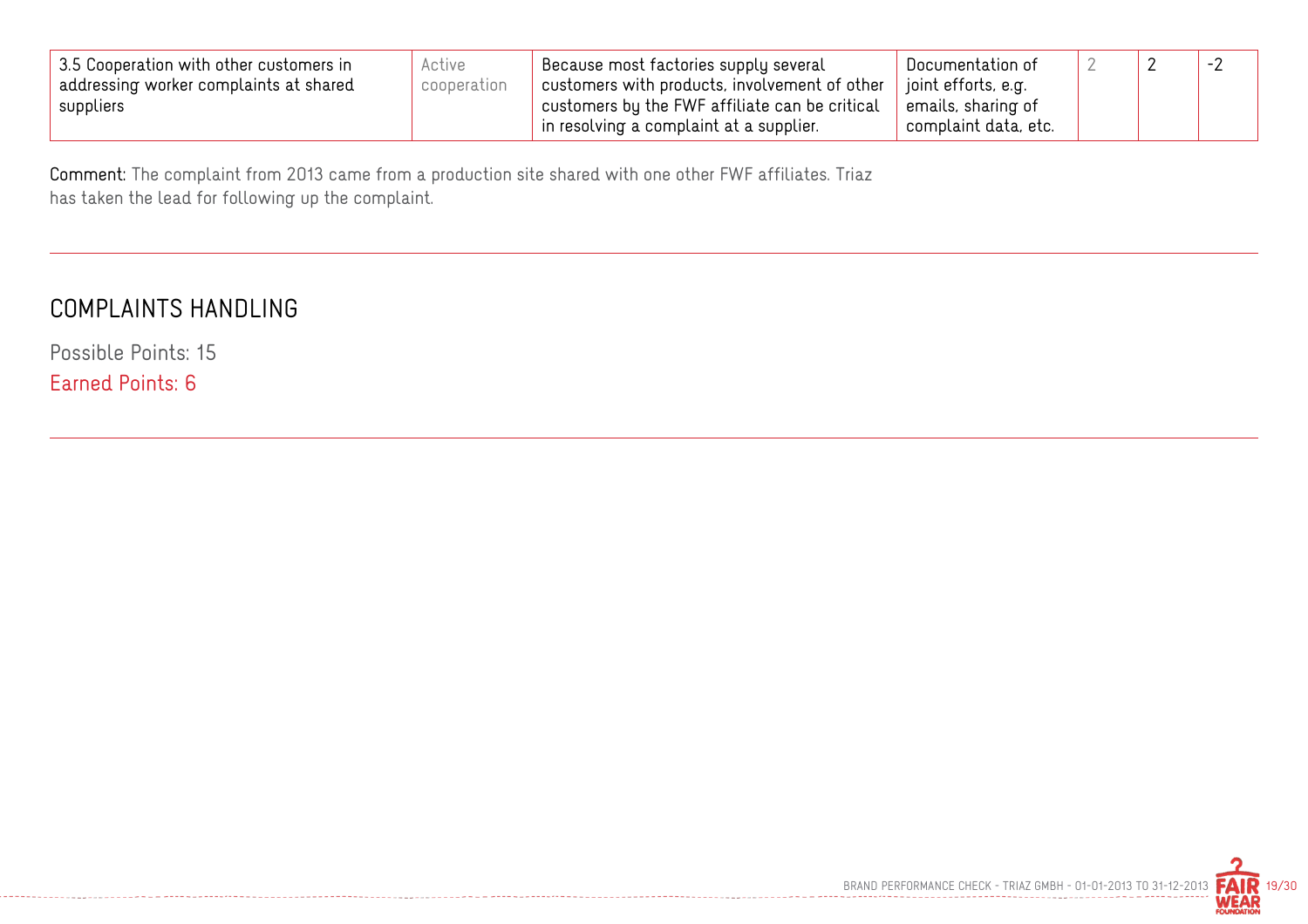# 4. TRAINING AND CAPACITY BUILDING

| <b>PERFORMANCE INDICATORS</b>                                 | <b>RESULT</b> | RELEVANCE OF INDICATOR                                                                                                                                                                                                                | DOCUMENTATION                                            | SCORE MAX | <b>MIN</b> |
|---------------------------------------------------------------|---------------|---------------------------------------------------------------------------------------------------------------------------------------------------------------------------------------------------------------------------------------|----------------------------------------------------------|-----------|------------|
| 4.1 All staff is made aware of FWF<br>membership requirements | Yes           | Preventing and remediating problems often<br>requires the involvement of many different<br>departments; making all staff aware of FWF<br>membership requirements helps to support<br>cross-departmental collaboration when<br>needed. | Emails, trainings,<br>presentation,<br>newsletters, etc. |           | . — 1      |

Comment: In 2013, Triaz has set up regular meetings with purchasing staff. Those meetings are every three months and explicitly address social standards at the production sites.

| 4.2 Ongoing training in support of FWF<br>yes.<br>requirements is provided to staff in direct<br>contact with suppliers. | Sourcing, purchasing and CSR staff at a<br>minimum should possess the knowledge<br>necessary to implement FWF requirements<br>and advocate for change within their<br>organisations. | FWF Seminars or<br>equivalent trainings<br>provided;<br>presentations,<br>curricula, etc. |  |  |  |
|--------------------------------------------------------------------------------------------------------------------------|--------------------------------------------------------------------------------------------------------------------------------------------------------------------------------------|-------------------------------------------------------------------------------------------|--|--|--|
|--------------------------------------------------------------------------------------------------------------------------|--------------------------------------------------------------------------------------------------------------------------------------------------------------------------------------|-------------------------------------------------------------------------------------------|--|--|--|

Comment: Staff in direct contact with suppliers is updated frequently and in detail again at least once per season. CSR and purchasers are working closely together to follow up on corrective action plans at the suppliers.

| 4.3 All sourcing contractors/agents are<br>informed about FWF's Code of Labour | $y_{es}$ +<br>actively | Agents have the potential to either support or<br>disrupt CoLP implementation. It is the              | Correspondence with<br>agents, trainings for |  | $-2$ |
|--------------------------------------------------------------------------------|------------------------|-------------------------------------------------------------------------------------------------------|----------------------------------------------|--|------|
| Practices.                                                                     | support COLP           | responsibility of affiliate to ensure agents<br>$^{\circ}$ actively support the implementation of the | agents, FWF audit<br>findings.               |  |      |
|                                                                                |                        | CoLP.                                                                                                 |                                              |  |      |

Comment: Agents and intermediaries have been systematically informed about FWF and the plan of Triaz to join FWF well before the company actually became a FWF affiliate. All of them have been informed in written and during personal meetings. One training was given to Triaz biggest agency in Turkey with special focus on social standards. Agents are responsible to help Triaz with factory communication, filling in the questionnaire and implementation of corrective actions due to audits or complaints.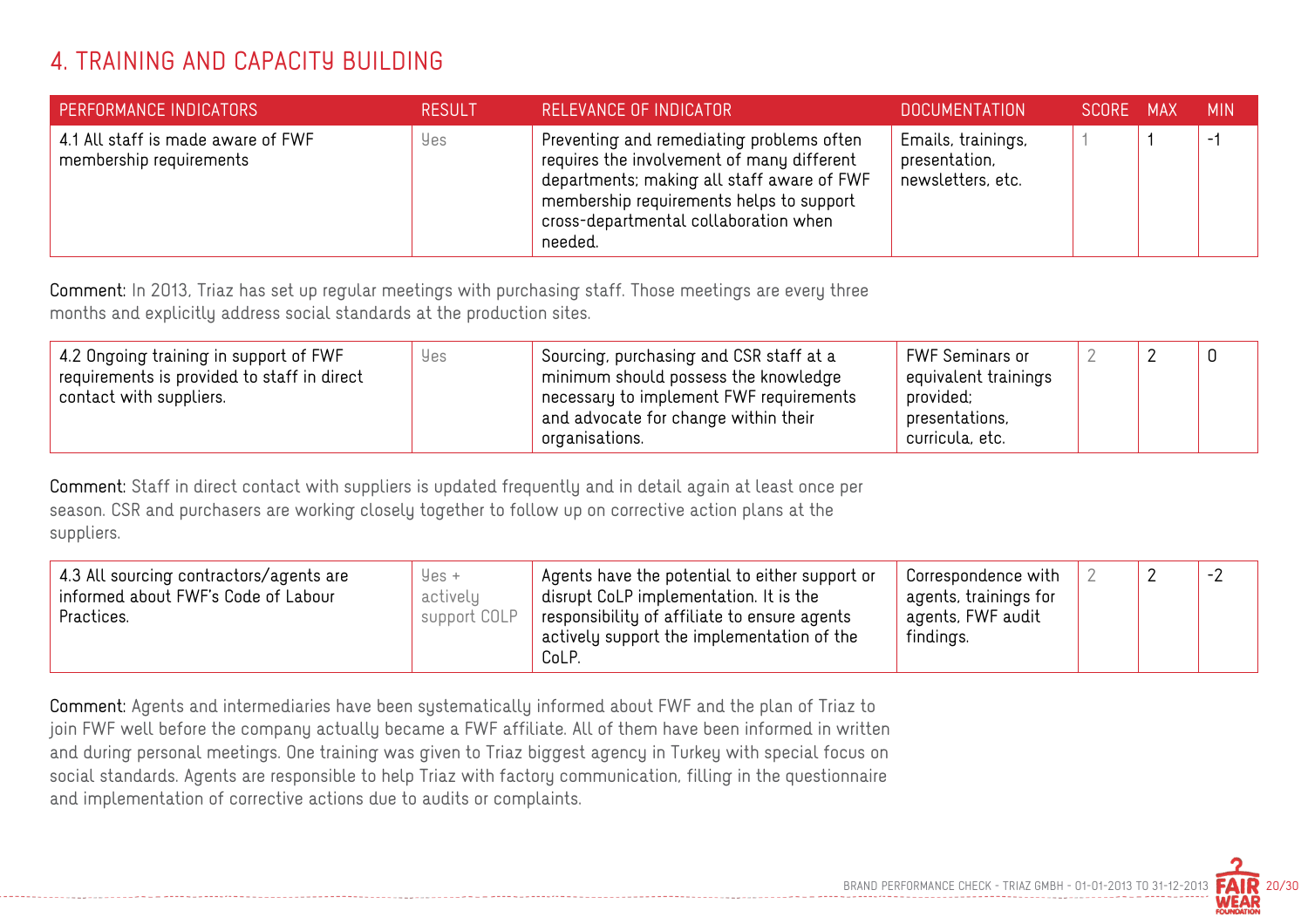| 4.4 Factory participation in Workplace<br>Education Programme (where WEP is offered;<br>' by production volume) | 85% | Lack of knowledge and skills on best practices<br>related to labour standards is acommon issue<br>in factories. Good quality training of workers<br>and managers is a key step towards | Documentation of<br>relevant trainings;<br>participation in<br>Workplace Education |  |  |
|-----------------------------------------------------------------------------------------------------------------|-----|----------------------------------------------------------------------------------------------------------------------------------------------------------------------------------------|------------------------------------------------------------------------------------|--|--|
|                                                                                                                 |     | sustainable improvements.                                                                                                                                                              | Programme.                                                                         |  |  |

Comment: Three production sites of Triaz joined the Workplace Education Programme since 2012. The factories production is in China and in Turkey. After the trainings in Turkey, the worker representatives were democratically elected and functionality of the committee was followed up and assisted by FWF. In China, factory management and workers were trained on grievance mechanisms.

| 4.5 Factory participation in trainings (where<br>WEP is not offered; by production volume) | 0% | In areas where the Workplace Education<br>Programme is not yet offered, affiliates may<br>arrange trainings on their own or work with<br>other training-partners. Trainings must meet<br>FWF quality standards to receive credit for this<br>indicator. | Curricula, other<br>documentation of<br>training content,<br>participation and<br>outcomes. |  |  |  |
|--------------------------------------------------------------------------------------------|----|---------------------------------------------------------------------------------------------------------------------------------------------------------------------------------------------------------------------------------------------------------|---------------------------------------------------------------------------------------------|--|--|--|
|--------------------------------------------------------------------------------------------|----|---------------------------------------------------------------------------------------------------------------------------------------------------------------------------------------------------------------------------------------------------------|---------------------------------------------------------------------------------------------|--|--|--|

Recommendation: FWF recommends affiliates to arrange trainings on their own in areas where the Workplace Education Programme is not yet offered. Trainings must meet FWF quality standards to receive credit for this indicator.

## TRAINING AND CAPACITY BUILDING

Possible Points: 15

Earned Points: 11

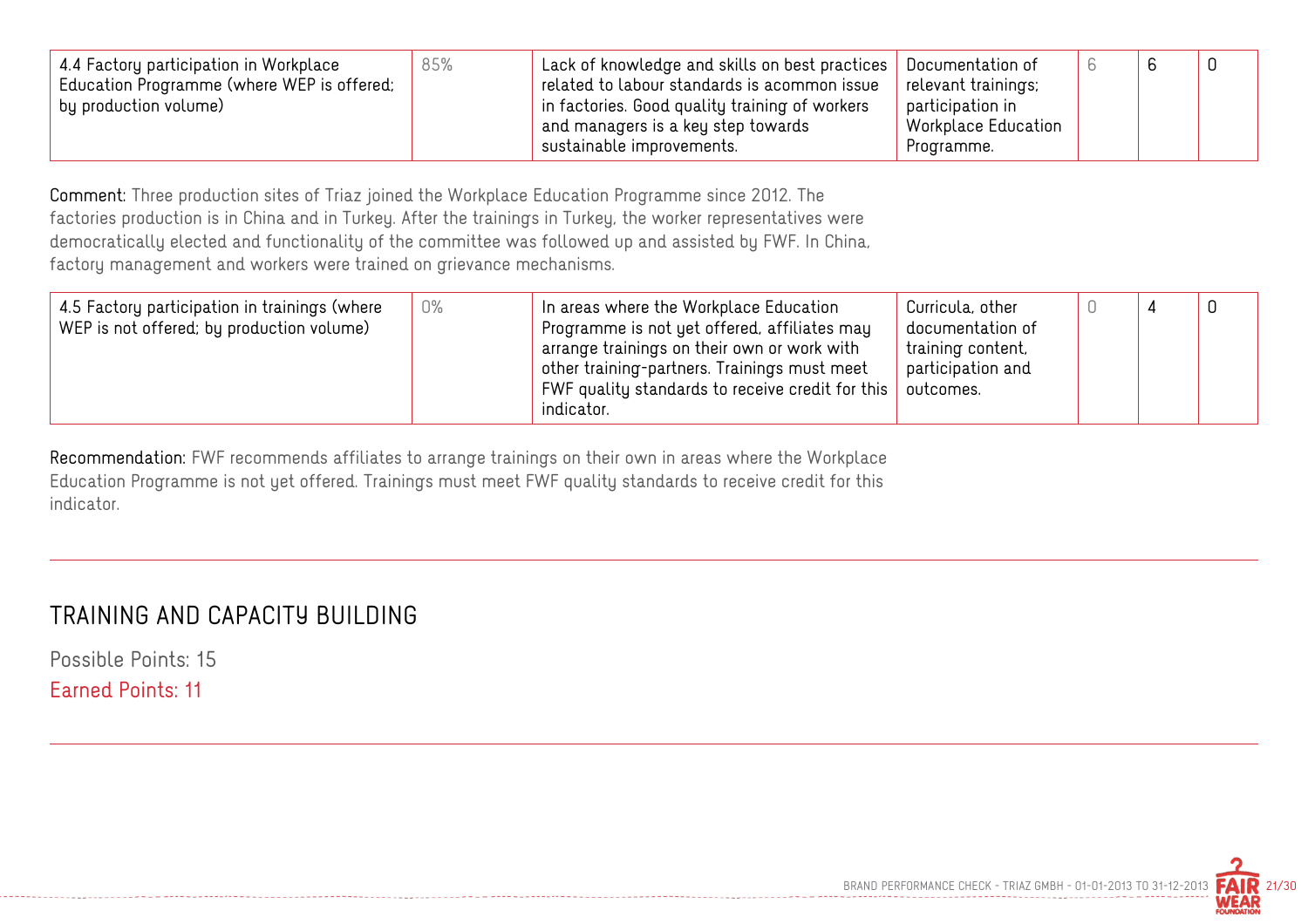# 5. INFORMATION MANAGEMENT

| <b>PERFORMANCE INDICATORS</b>                                                                | <b>RESULT</b> | RELEVANCE OF INDICATOR                                                                                                    | <b>DOCUMENTATION</b>                                                                                                                                                                                             | SCORE MAX |   | <b>MIN</b> |
|----------------------------------------------------------------------------------------------|---------------|---------------------------------------------------------------------------------------------------------------------------|------------------------------------------------------------------------------------------------------------------------------------------------------------------------------------------------------------------|-----------|---|------------|
| 5.1 Level of effort to identify all production<br>locations and update supplier information. | Advanced      | Any improvements to supply chains require<br>affiliates to first know all of their suppliers<br>and production locations. | Supplier information<br>provided by affiliate.<br>Financial records of<br>previous financial<br>year. Documented<br>efforts by affiliate to<br>update supplier<br>information from its<br>monitoring activities. | 6         | 6 | $-2$       |

Comment: Triaz has a designated person who is responsible for the supplier register. The supplier register submitted is well ordered and contains detailed information on all suppliers.

| 5.2 A system exists to allow purchasing, CSR<br>Yes<br>and other relevant staff to share information<br>with each other about working conditions at<br>suppliers | CSR, purchasing and other staff who interact<br>with suppliers need to be able to share<br>information in order to establish a coherent<br>and effective strategy for improvements. | Internal information<br>system; status CAPs,<br>reports of meetings<br>of purchasing/CSR;<br>systematic way of<br>storing information. |  |  | Ξ, |  |
|------------------------------------------------------------------------------------------------------------------------------------------------------------------|-------------------------------------------------------------------------------------------------------------------------------------------------------------------------------------|----------------------------------------------------------------------------------------------------------------------------------------|--|--|----|--|
|------------------------------------------------------------------------------------------------------------------------------------------------------------------|-------------------------------------------------------------------------------------------------------------------------------------------------------------------------------------|----------------------------------------------------------------------------------------------------------------------------------------|--|--|----|--|

Comment: Information regarding code compliance is integrated in the overall assessment of the supplier. CSR works closely together with purchasing staff.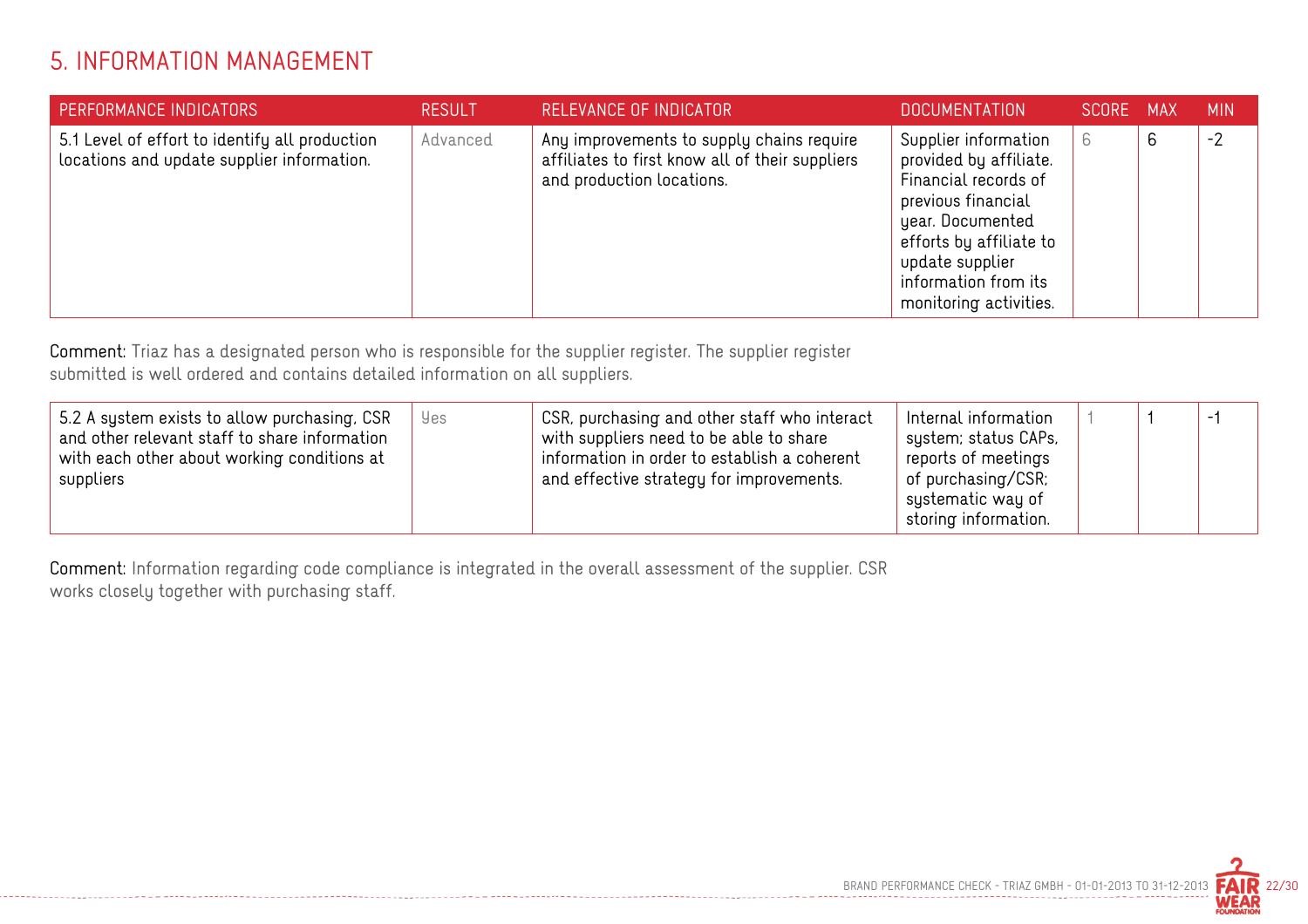## INFORMATION MANAGEMENT

Possible Points: 7 Earned Points: 7

. **. . . . . . . . .** . . .

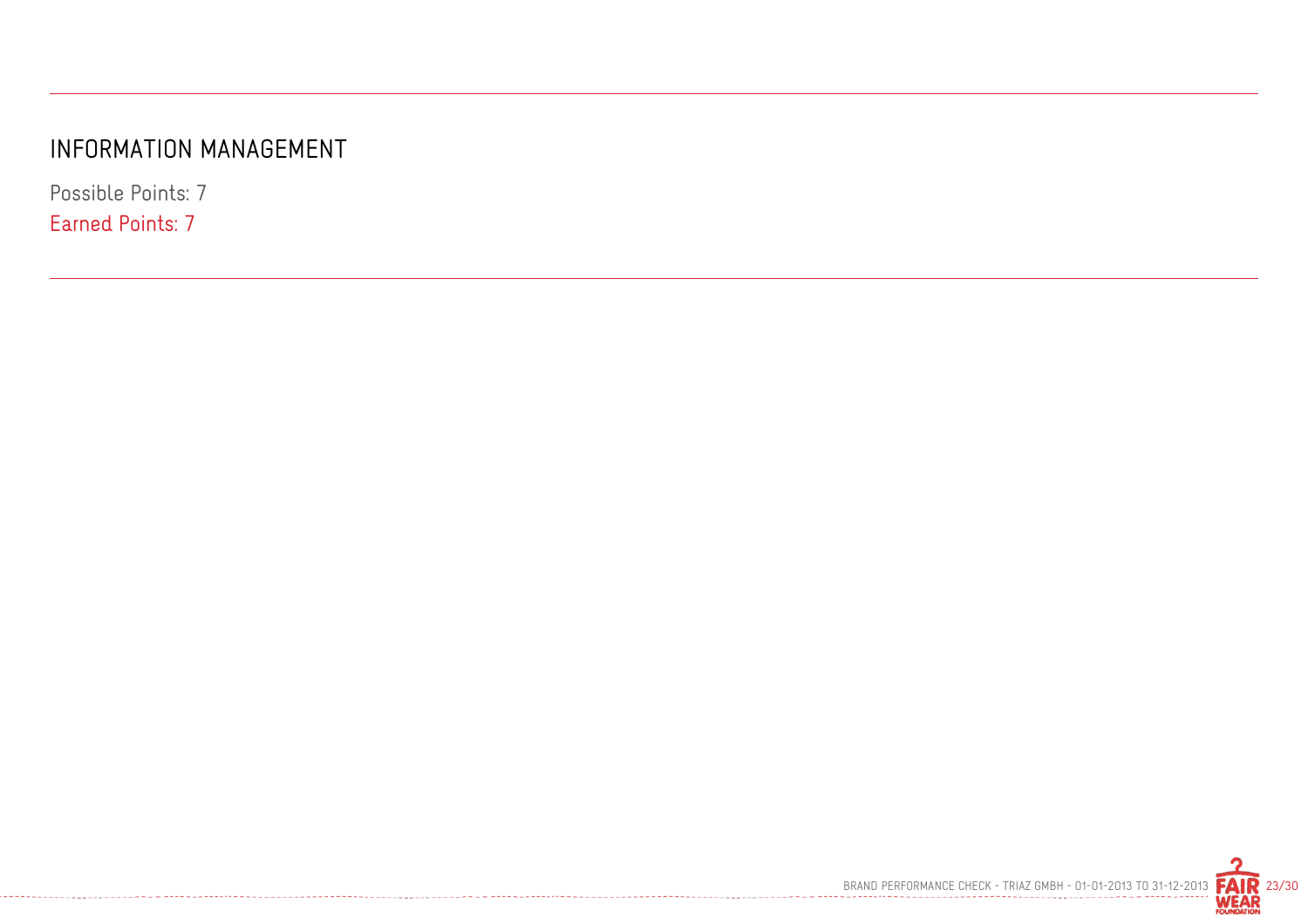## 6. TRANSPARENCY

| PERFORMANCE INDICATORS                                                             | <b>RESULT</b> | RELEVANCE OF INDICATOR                                                                                                                | <b>DOCUMENTATION</b>                                                                                                                                                                                     | <b>SCORE</b> | <b>MAX</b> | <b>MIN</b> |
|------------------------------------------------------------------------------------|---------------|---------------------------------------------------------------------------------------------------------------------------------------|----------------------------------------------------------------------------------------------------------------------------------------------------------------------------------------------------------|--------------|------------|------------|
| 6.1 Communication about FWF membership<br>adheres to the FWF communications policy | Yes           | FWF membership should be communicated in<br>a clear and accurate manner. FWF guidelines<br>are designed to prevent misleading claims. | Logo is placed on<br>website; other<br>communications in<br>line with policy.<br>Affiliates may lose<br>points if there is<br>evidence that they<br>did not comply with<br>the communications<br>policy. |              |            | $-2$       |

Comment: Triaz has informed the public about its FWF membership online at their websites and in their catalogues.

In 2013, Triaz produced a banner including FWF which has been displayed at the Heldenmarkt in five different cities of Germany, at the WearFair in Linz and KarmaKonsum Conference in Frankfurt.

Newsletters to customers included details related to social standards. Social media such as facebook is included in communication about FWF matters.

| 6.2 Affiliate engages in advanced reporting<br>activities | Yes          | Good reporting by members helps to ensure<br>the transparency of FWF's work and shares<br>best practices with the industry. | Affiliate publishes<br>one or more of the<br>following on their<br>website: Brand<br>Performance Check,<br>Audit Reports,<br>Supplier List. |  | O    |
|-----------------------------------------------------------|--------------|-----------------------------------------------------------------------------------------------------------------------------|---------------------------------------------------------------------------------------------------------------------------------------------|--|------|
|                                                           |              |                                                                                                                             |                                                                                                                                             |  |      |
| 6.3 Social Report is submitted to FWF and is              | Published on | The Social Report is an important tool for                                                                                  | Report adheres to                                                                                                                           |  | $-2$ |

| $\mid$ 6.3 Social Report is submitted to FWF and is $\mid$ | Published on | The Social Report is an important tool for                         | Report adheres to      |  |  |
|------------------------------------------------------------|--------------|--------------------------------------------------------------------|------------------------|--|--|
| published on affiliate's website                           | affiliate's  | $\perp$ brands to transparently share their efforts with $\perp$ . | FWF quidelines for     |  |  |
|                                                            | website      | stakeholders                                                       | Social Report content. |  |  |

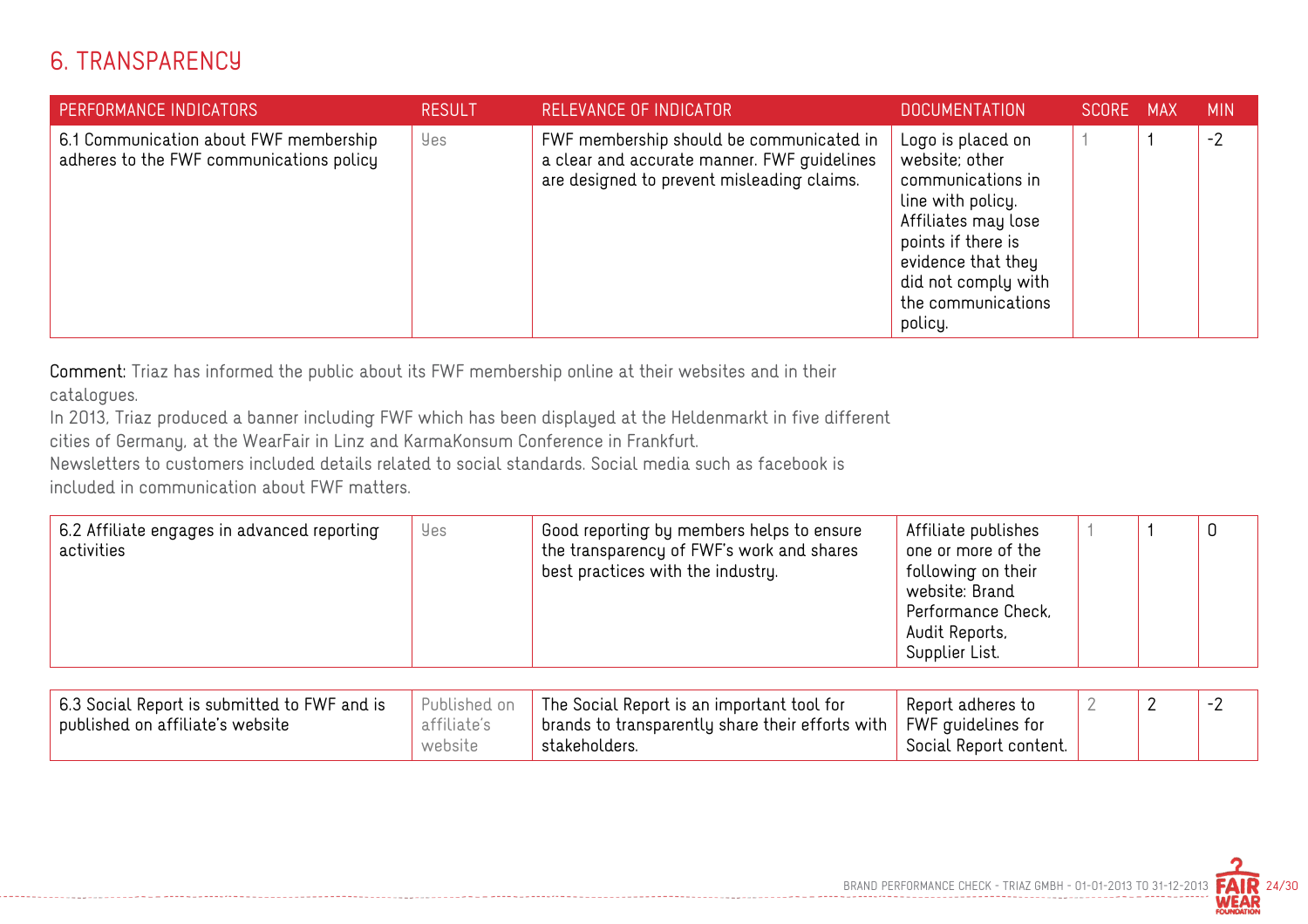------------------------------

#### **TRANSPARENCY**

Possible Points: 4 Earned Points: 4

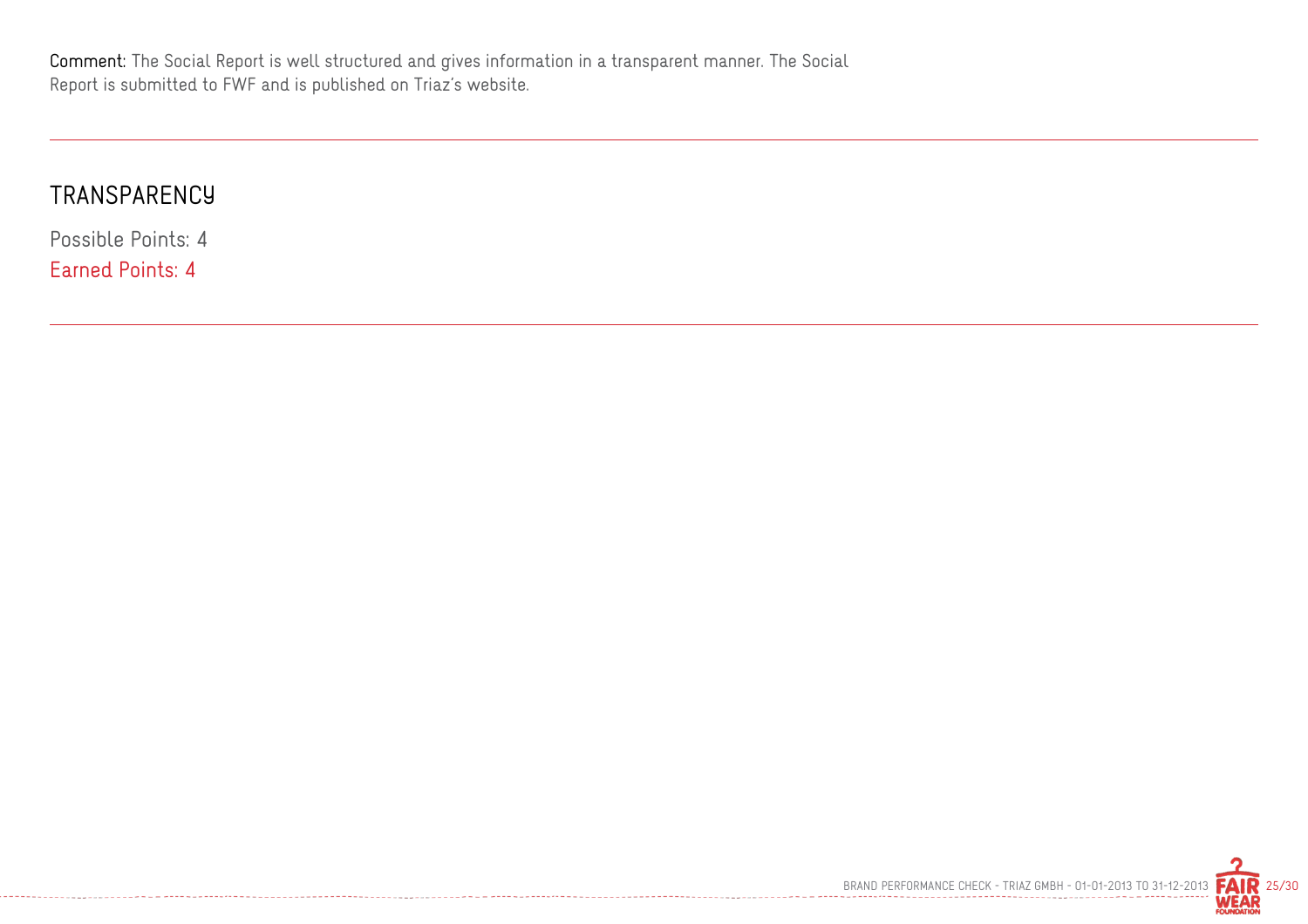# 7. EVALUATION

| <b>PERFORMANCE INDICATORS</b>                                                                          | <b>RESULT</b> | RELEVANCE OF INDICATOR                                                                                                                          | <b>DOCUMENTATION</b>                                       | SCORE MAX | MIN. |
|--------------------------------------------------------------------------------------------------------|---------------|-------------------------------------------------------------------------------------------------------------------------------------------------|------------------------------------------------------------|-----------|------|
| 7.1 Systemic annual evaluation of FWF<br>membership is conducted with involvement of<br>top management | yes           | An annual evaluation involving top<br>$^{\mathrm{+}}$ management ensures that FWF policies are<br>integrated into the structure of the company. | Meeting minutes,<br>verbal reporting,<br>Powerpoints, etc. |           |      |

Comment: Top management is involved in the meetings every three months where the status of

implementation of social standards per supplier are discussed in detail.

Triaz sees FWF membership as crucial for the company. There is no additional meeting where the membership itself is evaluated.

| 7.2 Percentage of required changes from<br>previous Brand Performance Check<br>implemented by affiliate | 100% | In each Brand Performance Check report, FWF<br>may include requirements for changes to<br>management practices. Adherence to these<br>requirements is an important part of FWF<br>membership. | Affiliate should show<br>documentation<br>related to the specific<br>requirements made in<br>the previous Brand<br>Performance Check. |  | R<br>ັ | $-4$ |
|---------------------------------------------------------------------------------------------------------|------|-----------------------------------------------------------------------------------------------------------------------------------------------------------------------------------------------|---------------------------------------------------------------------------------------------------------------------------------------|--|--------|------|
|---------------------------------------------------------------------------------------------------------|------|-----------------------------------------------------------------------------------------------------------------------------------------------------------------------------------------------|---------------------------------------------------------------------------------------------------------------------------------------|--|--------|------|

Comment: Two requirements have been in the previous Brand Performance Check. Both requirements have been taken up, partly already implemented, partly started and under development in 2013/14.

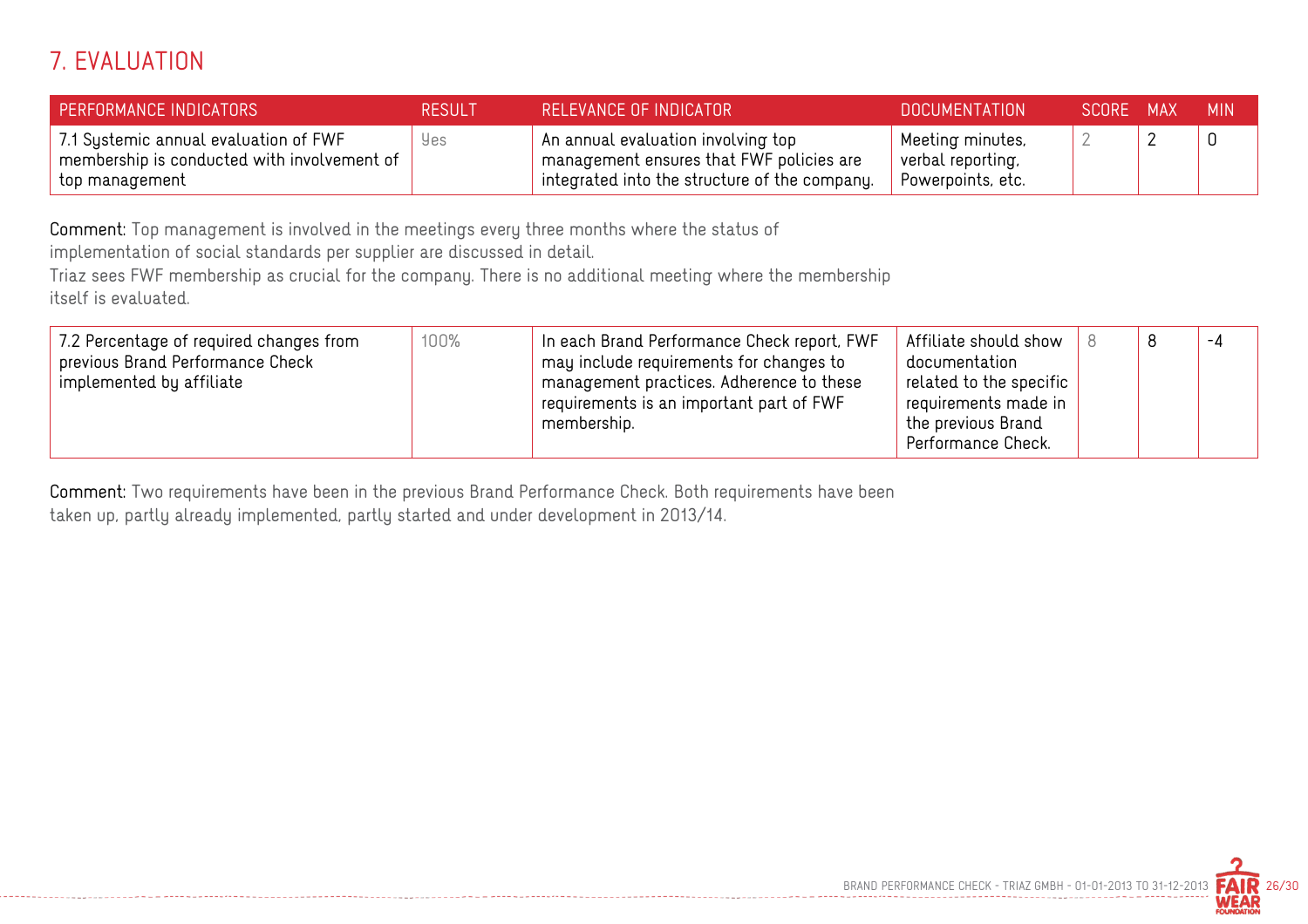# EVALUATION

------------

Possible Points: 10 Earned Points: 10

BRAND PERFORMANCE CHECK - TRIAZ GMBH - 01-01-2013 TO 31-12-2013 **FAIR** 27/30

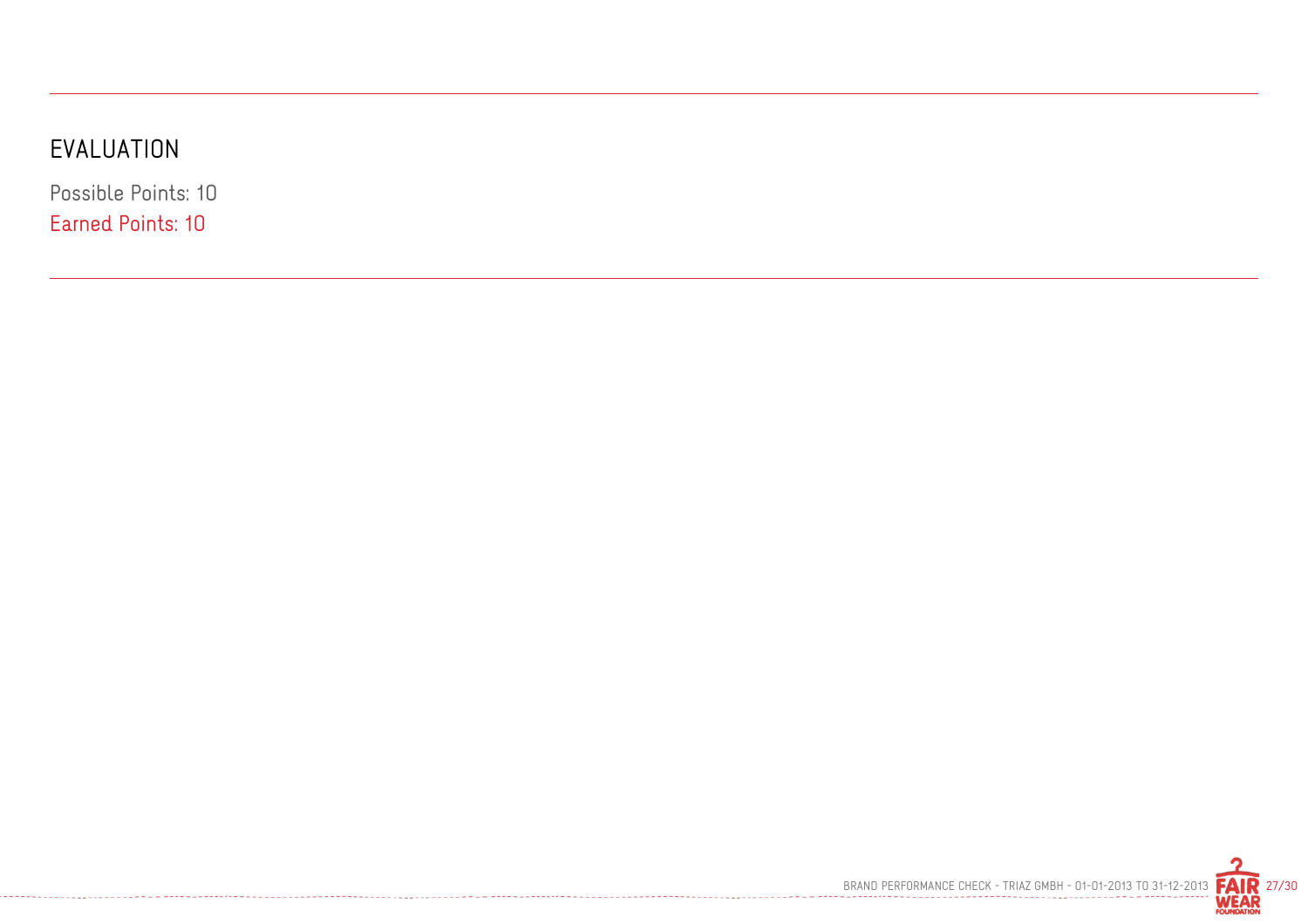#### RECOMMENDATIONS TO FWF

Triaz is putting lots of work into having external suppliers integrated in the FWF requirements just as own suppliers. They would appreciate FWF to develop the requirements on external suppliers more and to integrated that in scorings in a Brand Performance Check.

TRIAZ would like FWF to be more supportive on how the organization can develop WEP in other coutries than China, Bangladesh, India and Turkey

Triaz asks FWF to have a clear low-risk policy and also high requirements for production in low-risk countries.

Triaz sees a high importance to work on social standards along the whole supply chain and would appreciate steps from FWF to achieve this in the long run.

FWF offers two communication brochures in German which FWF affiliates can use communicating FWF to customers. While Triaz sees one of the brochures as too complicated and too expensive, the FWF affiliate sees the other as not enough to well inform customers. Triaz would appreciate communication material in German balanced between the two options available for now.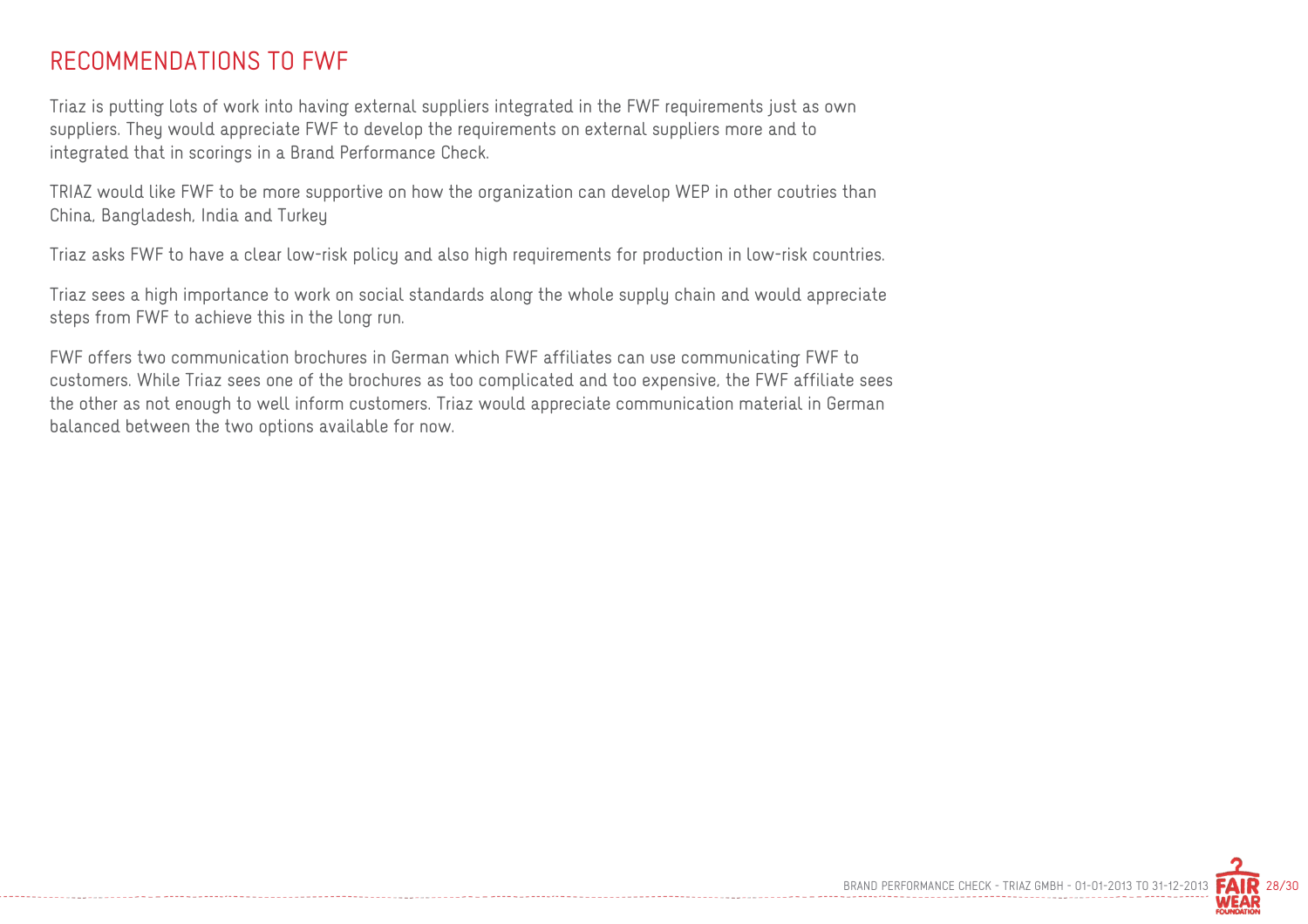# SCORING OVERVIEW

| <b>CATEGORY</b>                | <b>EARNED</b> | <b>POSSIBLE</b> |
|--------------------------------|---------------|-----------------|
| <b>Purchasing Practices</b>    | 29            | 41              |
| Monitoring and Remediation     | 24            | 35              |
| <b>Complaints Handling</b>     | 6             | 15              |
| Training and Capacity Building | 11            | 15              |
| Information Management         |               |                 |
| Transparency                   | 4             | 4               |
| Evaluation                     | 10            | 10              |
| Totals:                        | 91            | 127             |
|                                |               |                 |

BENCHMARKING SCORE (EARNED POINTS ÷ POSSIBLE POINTS)

72

PERFORMANCE BENCHMARKING CATEGORY

Good